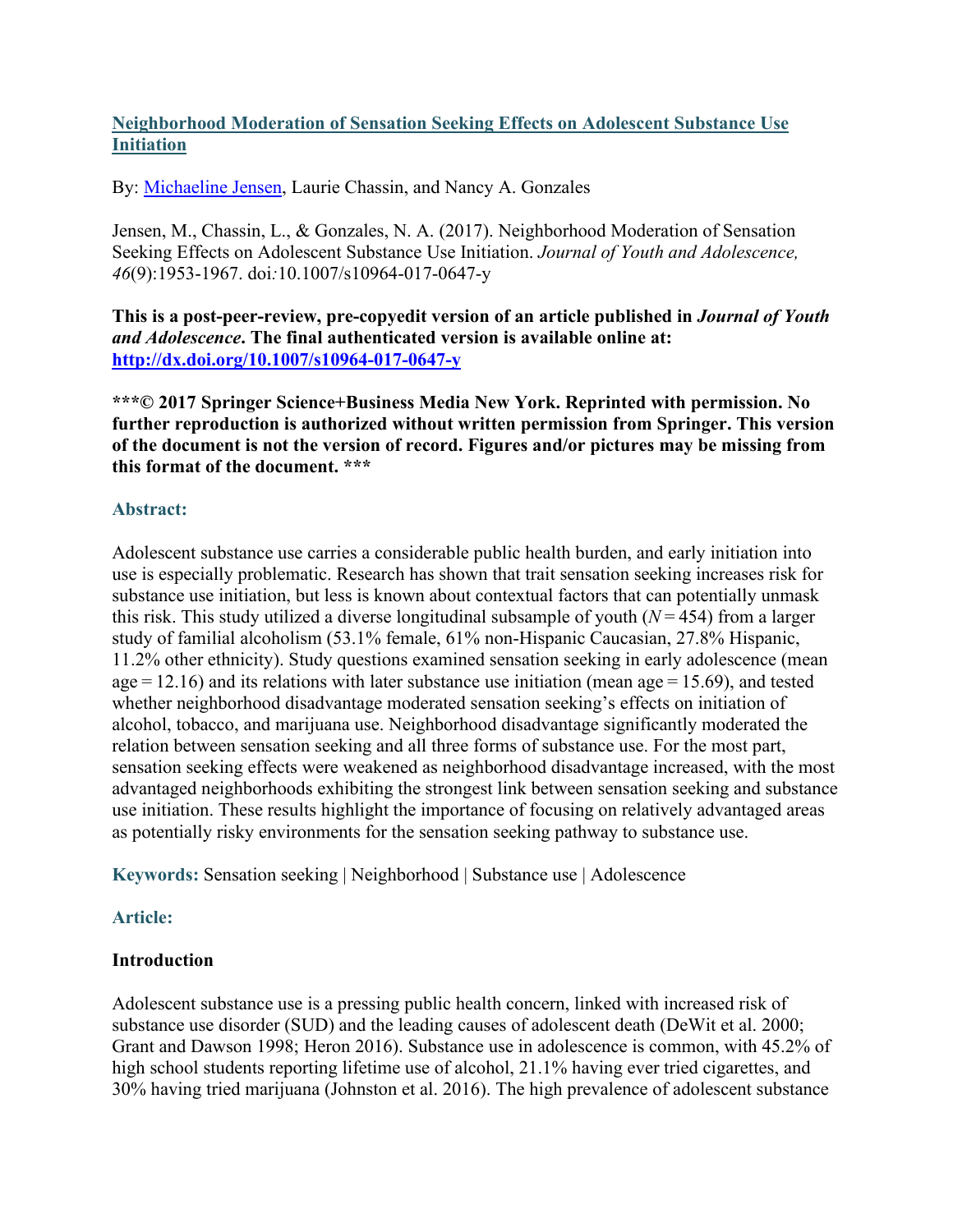use, combined with the potential consequences of such use, underscore the importance of prevention of early onset adolescent alcohol and other drug use. An understanding of the etiology of adolescent substance use is necessary for the development and improvement of preventive interventions.

Sensation Seeking Risk for Adolescent Substance Use

Sensation seeking (also referred to as novelty seeking, excitement seeking, and fun seeking) is a personality trait characterized by attraction to novel, intense, stimulating experiences, and a disposition to take risks in service of experiencing these sensations (Zuckerman 1994, 1979). Sensation seeking is one facet under the broader umbrella of disinhibition (characterized by difficulty constraining behavior and impulses) thought to represent an endophenotype for transmission of genetic liability via the "externalizing pathway" to substance use and problem behavior (Zucker et al. 2011; Iacono et al. 2008). Research consistently shows that sensation seeking is related to higher rates of adolescent experimentation with alcohol, tobacco, marijuana, and other illicit drugs (Andrucci et al. 1989; Malmberg et al. 2010). It is likely that this disposition toward excitement seeking results in more adolescent substance use experimentation due to a combination of the allure of the experience of pleasurable intoxication effects, excitement of rule breaking, and the fact that alcohol and drug use are often coupled with rewarding peer interactions. A recent meta-analysis concluded that of all disinhibition facets considered, sensation seeking and positive urgency were the most strongly related to adolescent alcohol consumption and binge drinking, both in cross sectional and prospective designs, whereas alcohol related *problems* and alcohol use disorders were more strongly predicted by the trait of urgency and not sensation seeking (Stautz and Cooper 2013). This is consistent with human and animal research suggesting that disinhibition and sensation seeking tendencies are most associated with early-stage alcohol and drug use and experimentation, whereas the progression to problem abuse and dependence may be more strongly influenced by other factors (Winstanley et al. 2010; Smith et al. 2007; Riggs et al. 2016). The associations between sensation seeking and early stage use make it of particular interest during the adolescent developmental period when youth are just beginning to experiment with alcohol and drug use.

## Neighborhood Effects

Sensation seeking risk for substance use initiation emerges within broader community environments, which can potentially work to facilitate or constrain adolescent substance use behavior. Traditionally, economically disadvantaged communities have been conceptualized as high risk ecologies for development of delinquency and substance use, operating through mechanisms like exposure and social disorganization (Elliott et al. 1996; Jencks and Mayer 1990; Sampson et al. 2002). However, empirically, the decades of work on neighborhood effects have failed to consistently support social disorganization theory in the relation between neighborhood disadvantage and substance use (Karriker-Jaffe 2011). Studies suggesting positive associations between neighborhood disadvantage and substance use (Abdelrahman et al. 1998; Crum et al. 1996; Hoffmann 2002; Smart et al. 1994; Briggs 1997; Leventhal and Dupéré 2011) must be balanced by investigations that either fail to find the hypothesized disadvantagesubstance use link (Brenner et al. 2011; Buu et al. 2009; Allison et al. 1999; Esbensen and Huizinga 1990) or conclude that adolescents in the most *advantaged* neighborhoods are at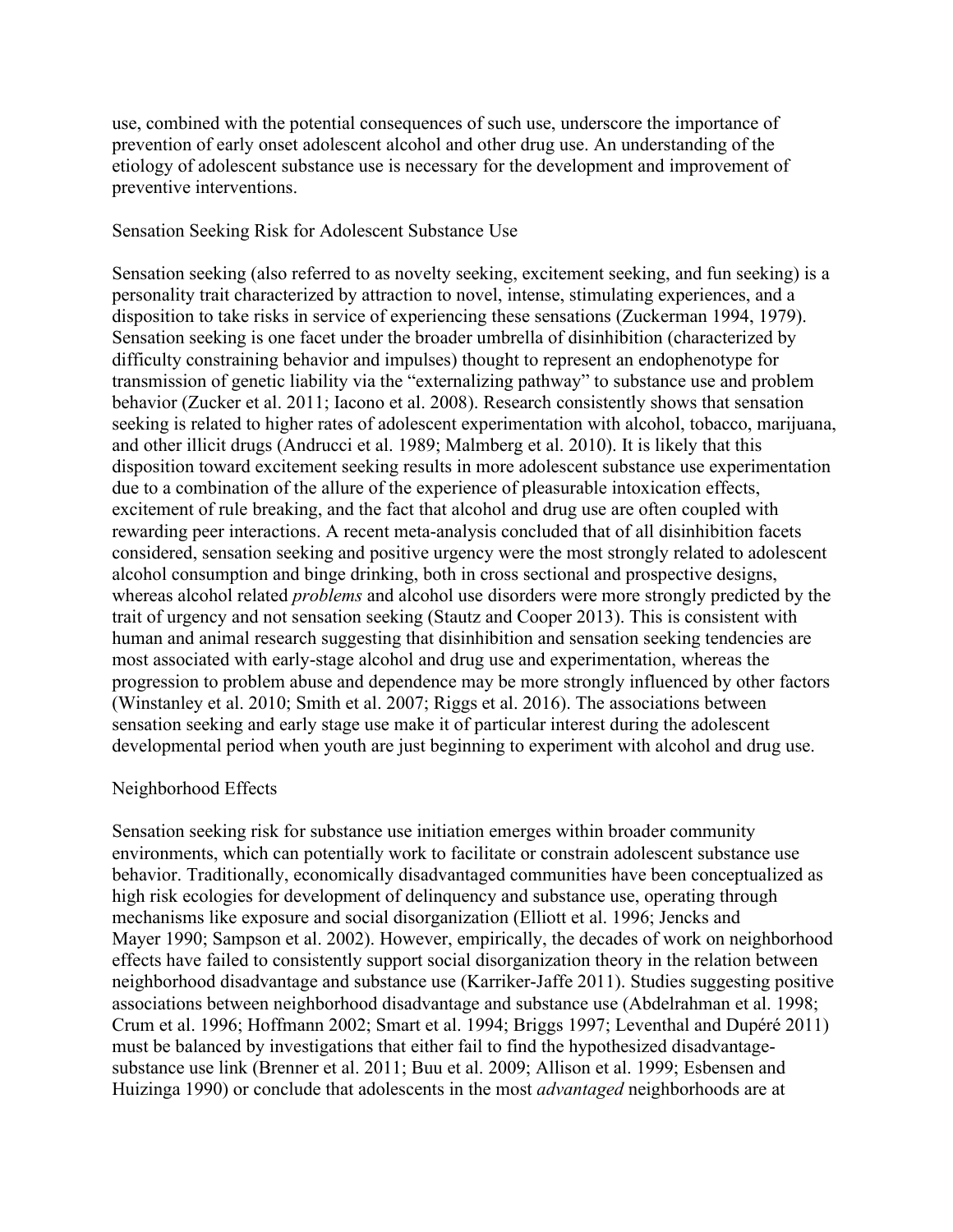increased risk for substance use (Ennett et al. 1997; Snedker et al. 2009; Luthar and D'Avanzano 1999; Fagan et al. 2015). Luthar has posited two primary mechanisms for increased risk for substance use among affluent communities: stress from pressure to achieve and isolation from adults, which reduces support and adult supervision (Luthar and Latendresse 2005). The present study seeks to clarify this very mixed pattern of findings by considering the hypothesis that there are complex, nonlinear processes at work, with both highly disadvantaged communities and highly advantaged communities imparting risk for adolescent substance use. A contribution of the current study is that it tests the potential quadratic relation between neighborhood disadvantage and adolescent substance use experimentation.

#### Sensation Seeking Risk in Context

There has been increased interest in the expression of individual risk for problem behaviors within neighborhood contexts, though few studies focus on substance use. Inquiry into the potential for neighborhood contexts to modify the manifestation of personality risk for problem behaviors and delinquency has been shaped by three lines of theorizing and hypothesis testing (all of which have had some empirical support). The first two types of hypotheses are shaped by the classical sociological theory that "weak situations", characterized by lack of explicit behavioral norms, will allow for expression of individual personality dispositions, whereas "strong situations" will pull for certain behaviors regardless of individual differences (Mischel 1977). Within this theoretical framework, some studies hypothesize that economically *advantaged* neighborhoods are "strong situations" in which established community bonds and informal social control proscribe disinhibited behaviors, thus suppressing the behavioral expression of sensation seeking so that it is not manifested in substance use or other problem behaviors and thus, the effects of sensation seeking should be minimal. In contrast, disadvantaged neighborhoods would be "weak situations" that unmask individual vulnerability. Consistent with this theory, Lynam et al. (2000) found that a multi-method impulsivity composite was more strongly related to criminal offending in neighborhoods with lower socioeconomic status (SES), whereas in more affluent neighborhoods impulsivity had little effect. A similar pattern has been seen in which thrill/adventure seeking and impulsivity effects on delinquency are strongest in those neighborhoods in which the participants perceive lower levels of informal social control and collective efficacy, which social disorganization theory posits are mediators of neighborhood disadvantage effects (Jones and Lynam 2009; Meier et al. 2008). In contrast, within these theories about "strong situations," it has also been suggested that disadvantaged, low-income communities, characterized by criminogenic culture and prevalent social pressure for delinquency, are "strong situations" that create environmental risks for problem behaviors that mask the effects of individual-level risk factors. These studies hypothesize that the effects of sensation seeking would be stronger in advantaged neighborhoods and weaker in disadvantaged neighborhoods. There is also evidence to support this hypothesis, with studies demonstrating stronger effects of impulsivity and impulse control on delinquency in neighborhoods characterized by higher SES and less disorder, whereas impulsivity effects are suppressed in the most disadvantaged, disorganized neighborhoods (Zimmerman 2010; Fine et al. 2016). Most relevant to the current study of substance use, Ray and colleagues (2016) studied a cross-sectional sample of justice-involved youth and found that youth impulse control was negatively related to youth substance use, and that this relation was stronger in the *most* socially organized neighborhoods. Finally, a third hypothesis is consistent with the general theory of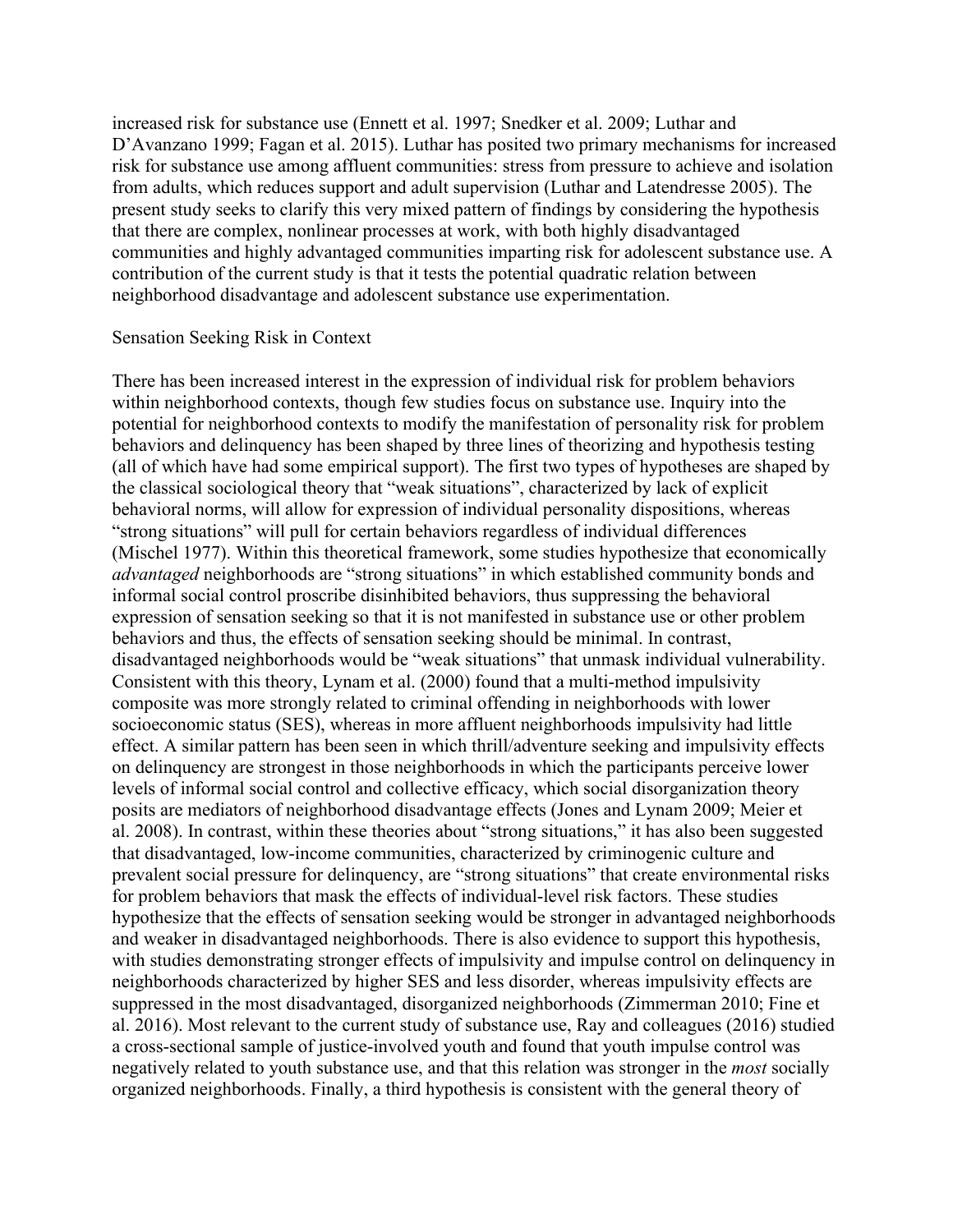crime (Gottfredson and Hirschi 1990), and suggests that low self-control and disinhibition influence delinquency in a manner that is context independent. In support of this hypothesis, some studies have concluded that disinhibition's effects on delinquency do not vary across levels of neighborhood disadvantage or disorganization (Vazsonyi et al. 2006; Barker et al. 2011; Neumann et al. 2010; Ray et al. 2016).

We are left with three seemingly contradictory bodies of evidence regarding the interplay between disinhibition and neighborhood environment in predicting problem behavior, with the only study of substance use concluding that disinhibition effects are heightened in the most organized neighborhoods. One issue with the "weak" and "strong" situations approach is that the majority of studies do not measure or test the social factors (e.g. community level norms) that are thought to characterize "weak" and "strong" situations, and thus either direction of effect can be interpreted as in line with the theory; whichever type of neighborhood facilitates expression of individual vulnerability can be labeled as "weak", and the type of neighborhood which masks the vulnerability as "strong".

The present study takes an alternative approach and instead considers that neighborhood impact on individual risk for *substance use* might differ from neighborhood impact on individual risk for *delinquency* (the outcome that has received the most attention). The most notable difference is that current research suggests that both advantaged *and* disadvantaged neighborhoods see heightened rates of adolescent substance use, a pattern of direct effects which is not paralleled in the delinquency literature. The present study thus considers that advantaged and disadvantaged neighborhoods may *both* pull for substance use (albeit via potentially different mechanisms) and considers three competing hypotheses about how these high risk environments may either unmask or conceal sensation seeking effects on substance use. The first hypothesis is consistent with a vulnerability approach (Mischel 2004; Zimmerman and Farrell 2017) and posits that neighborhood contexts that pull for substance use unmask individual vulnerability, and thus sensation seeking effects will be strongest in the highest risk environments (conceptualized here as both highly advantaged and highly disadvantaged neighborhoods, but not those in between). A second hypothesis is that environments that pull for substance use do so for everyone in the community, regardless of individual vulnerability (high risk environments as strong situations approach), and thus these high risk neighborhoods characterized by both relative advantage and disadvantage should see weaker effects of sensation seeking on substance use, and sensation seeking effects should be strongest in the middle of the disadvantage spectrum. A third hypothesis posits that sensation seeking risk for substance use will not differ across neighborhood environments (the invariance approach).

# **The Current Study**

The present study is the first to examine neighborhood moderation of sensation seeking's effects on adolescent substance use in a longitudinal sample. We hypothesize that adolescent substance use initiation will be predicted by higher youth sensation seeking (a direct linear effect) and residence in both relatively disadvantaged and relatively advantaged neighborhoods (a direct quadratic effect, informed by the literature suggesting risk at both ends of the spectrum). Furthermore, we will test three competing moderation hypotheses (heightened sensation seeking effects in both advantaged and disadvantaged neighborhoods, weakened sensation seeking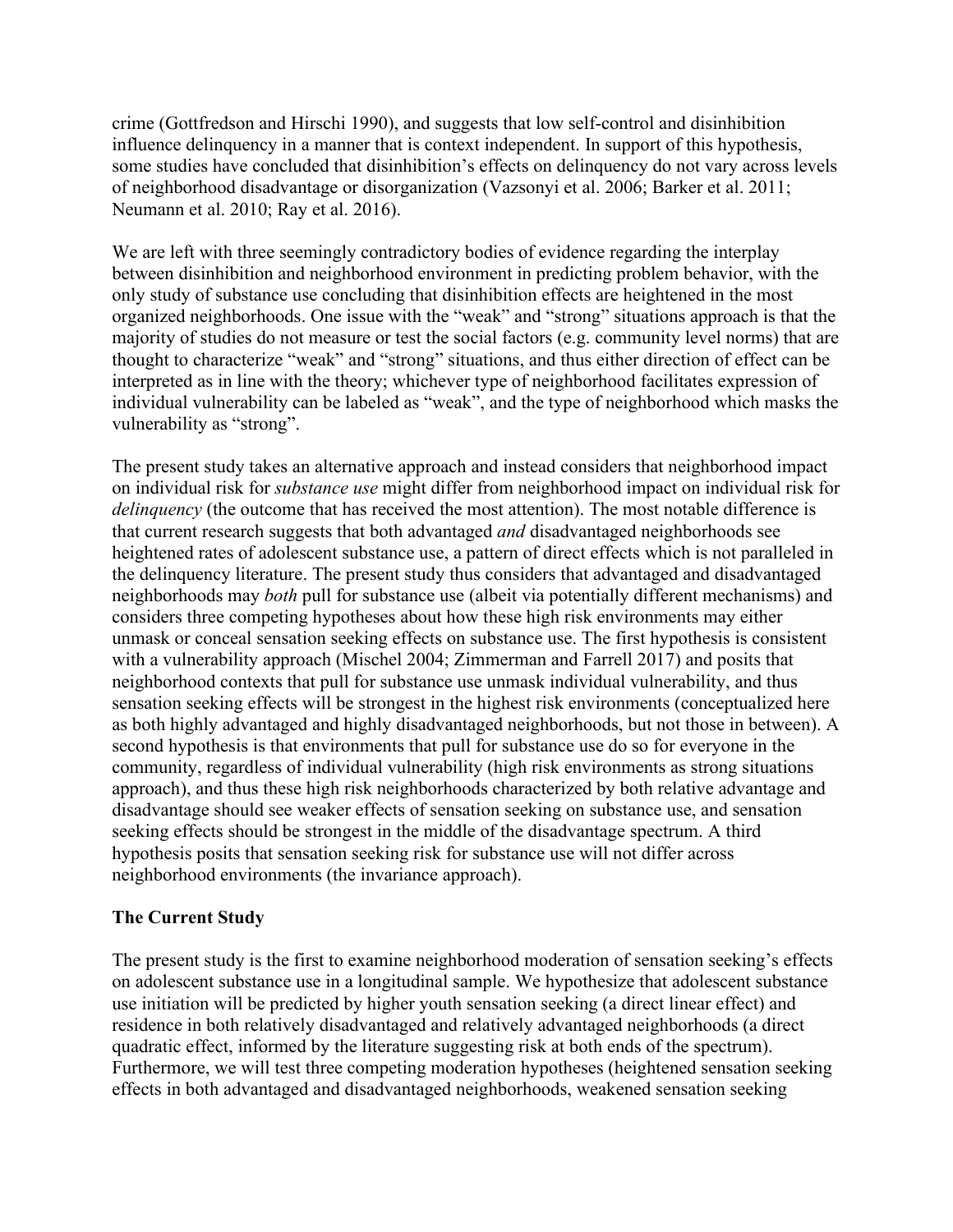effects in both advantaged and disadvantaged neighborhoods, and invariance of sensation seeking effects across neighborhoods) by modeling a quadratic interaction. Testing this quadratic interaction also accounts for the possibility that past conflicting findings from the broader literature may be due in part to linear modeling of a non-linear process. Furthermore, modeling the potential direct and interactive quadratic effects of neighborhood are consistent with recent recommendations for avoiding detection of spurious interactions in the related field of gene by environment interactions (Dick et al. 2015).

### **Method**

#### Participants

The sample of youth  $(N=454)$  is drawn from the third generation of participants in an ongoing intergenerational study of familial alcoholism risk, with Time 1 (T1) data used here were collected between the years of 2006–2011. The original study recruited 454 adolescents (second generation; G2) and their parents (first generation; G1) in 1988 (Chassin et al. 1991). The original study recruited families with at least one alcoholic parent (54% of original sample) using court records of DUI arrests, HMO wellness questionnaires, and community telephone screenings. Reverse directories and telephone screenings were used to locate demographically matched control families without an alcohol parent (46% of original sample) from the same neighborhoods as alcoholic families. G2 adolescents and their G1 parents were interviewed annually for 3 years (Waves 1–3) and then at 5 year intervals (Waves 4–6). Beginning at Wave 4, biological siblings of G2s who fell within the same target age range were also interviewed and added to the G2 sample. Retention of the original sample has been excellent, with 90% of original G2s retained at Wave 6. Assessments of the children of G2s (the third generation; G3s) were added at Waves 5 and 6, and extra assessments of just the G3s were administered about 18 months after Wave 6 and about 5 years after Wave 6. The current study's sample is made up of youth who completed a Wave 6 (current study's T1) assessment in early adolescence (aged 10– 15; mean age = 12.16). The Time 2 (T2) assessment of G3 substance use is drawn from the last follow up assessment for which data were present and at which the G3 had not yet turned 21 (and could thus drink legally; mean age = 15.69). The present analyses focusing on initiation of substance use behavior in light of neighborhood factors were restricted to youth who reported lifetime abstinence from any substance use at T1 and had a valid geocoded T1 home address.

Although the original study design explicitly targeted G1 families that lived in the same Arizona neighborhoods, by the third generation youth were no longer necessarily residing in these same communities. At T1, G3 adolescents resided in 22 different states, with 78.2% of the sample residing in Arizona (65% in the Phoenix Metropolitan Statistical Area); 93.4% of adolescents resided in designated metropolitan statistical areas, defined as having an urban core with a population of at least 50,000 people. Furthermore, the intergenerational nature of the larger project resulted in a sample of youth clustered both within families (due to the inclusion of some siblings) and within neighborhoods, resulting in two possible sources of non-independence of observations. A close examination of the sample (after exclusion criteria mentioned above were applied;  $N = 462$ ) revealed that for the most part siblings were nested *within* neighborhoods, though in several families siblings lived in different neighborhoods (termed cross-classification). Sparse clustering in the present sample limits this study's power to estimate a three level and/or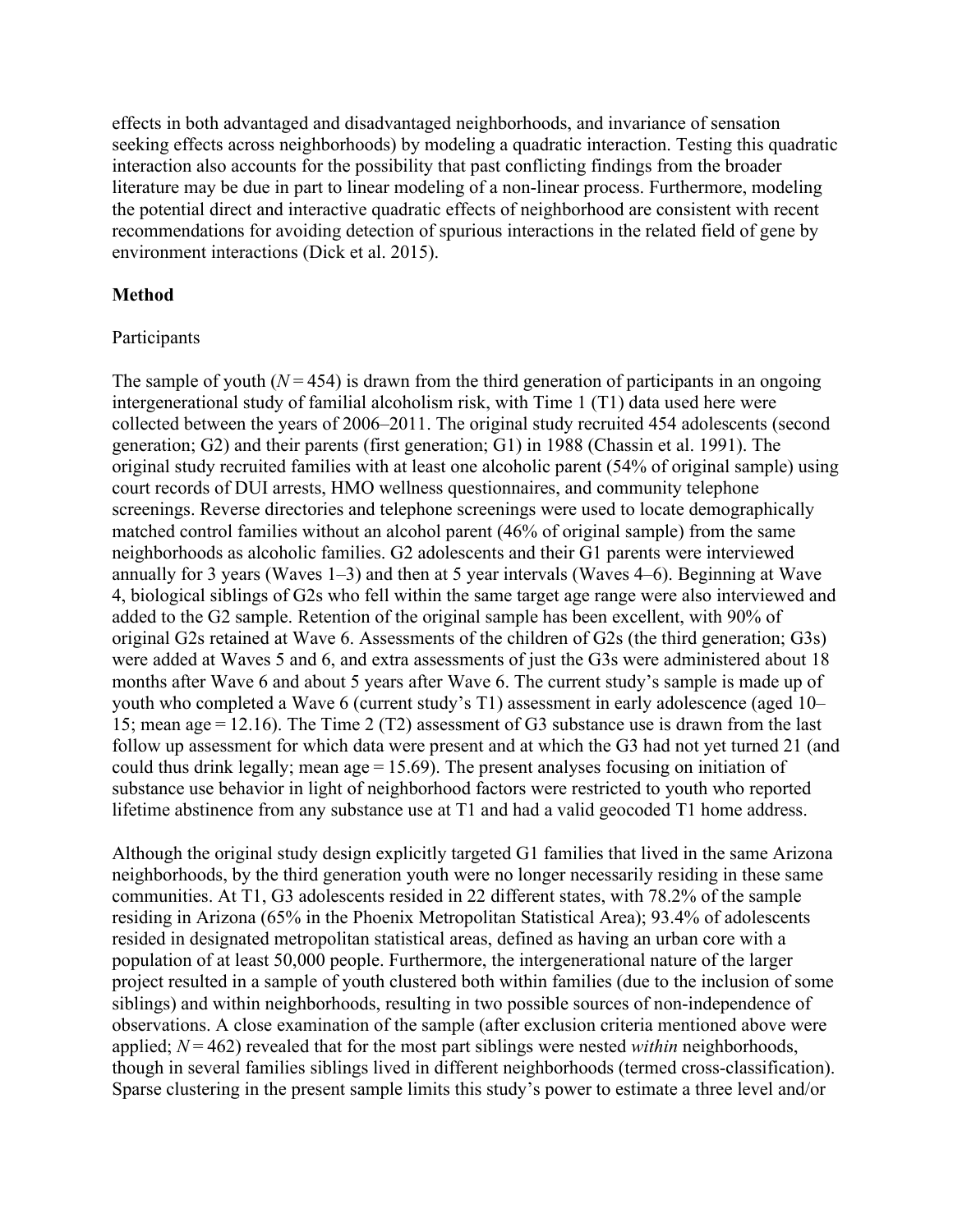cross-classified model, and thus eight cases were excluded in which a sibling lived in a different neighborhood than his/her other sibling(s), yielding a final sample of  $N = 454$  in which all siblings were nested within neighborhoods. The 454 cases were distributed across 257 neighborhoods, with an average of 1.767 adolescents per neighborhood. The number of participants in a neighborhood ranged from 1–8. A total of 132 adolescents were the only participant from the current study in their neighborhoods (singletons; 29% of the sample). At the family level, the 454 adolescents were distributed across 308 families, with an average of 1.45 participants per family. A total of 186 participants were singletons at the family level (41% of the sample). As we would expect, the T2 substance use initiation outcomes demonstrated fairly high intraclass correlation coefficients (ICCs) at the neighborhood level (ICC<sub>alcohol</sub> = .241;  $ICC_{tobacco} = .354$ ;  $ICC_{marijuana} = .352$ ) and family cluster level ( $ICC_{alcohol} = .357$ ;  $ICC_{tobacco} = .454$ ;  $ICC_{\text{marijuana}} = .617$ ). Sparse clustering and the overlap between family and neighborhood limit the ability to partition variability across both families and neighborhoods (i.e., in a three level model). The clustered nature of the data was thus modeled using a sandwich estimator (Mplus Type = Complex) with adjusted standard errors due to neighborhood clustering. It is important to keep in mind that neighborhood clusters also subsume some clusters of siblings within the same neighborhoods.

When the included sample of youth  $(N=454)$  was compared with the excluded subsample  $(n=113)$  across all study variables, the two groups did not differ significantly on level of sensation seeking, gender composition, or ethnicity. However, excluded adolescents were more likely to be older at T2 ( $t$  (532)<sup> $=-3.805, p<.001$ ), come from more disadvantaged</sup> neighborhoods (*t* (513) = −2.836, *p* = .005), come from families with lower average annual income ( $t$  (488) = 2.383,  $p = .018$ ), be from non-two parent households  $(\chi^2(1) = 23.194, p < .001)$ , and were more likely to have reported T2 alcohol  $(\chi^2(1) = 67.003, p < .001)$ , tobacco  $(\chi^2(1) = 53.175, p < .001)$ , and marijuana use  $(\chi^2(1) = 43.938, p < .001).$ 

#### Procedure

T1 interviews with adolescents and their parents were conducted at the family's residence or Arizona State University, and T2 data is drawn from interviews in the family's residence, at the university, or over the phone (on average 3.4 years later). Written informed consent was obtained from the parents of minors, and adolescents gave assent at every interview. During telephone interviews verbal consent/assent was audio recorded. At every interview informed consent forms described the nature of the information to be asked in the interview, emphasized that participation was voluntary, and described confidentiality and its limits (i.e., risk of harm to self or others). Participants were made fully aware that they would be asked about substance use.

## Measures

## Sensation seeking

Six items derived from Zuckerman's (1979) Sensation Seeking Scale were employed to measure motivations for exciting and novel situations. Both child report and primary caregiver report on child sensation seeking were obtained. A low correlation between primary caregiver and child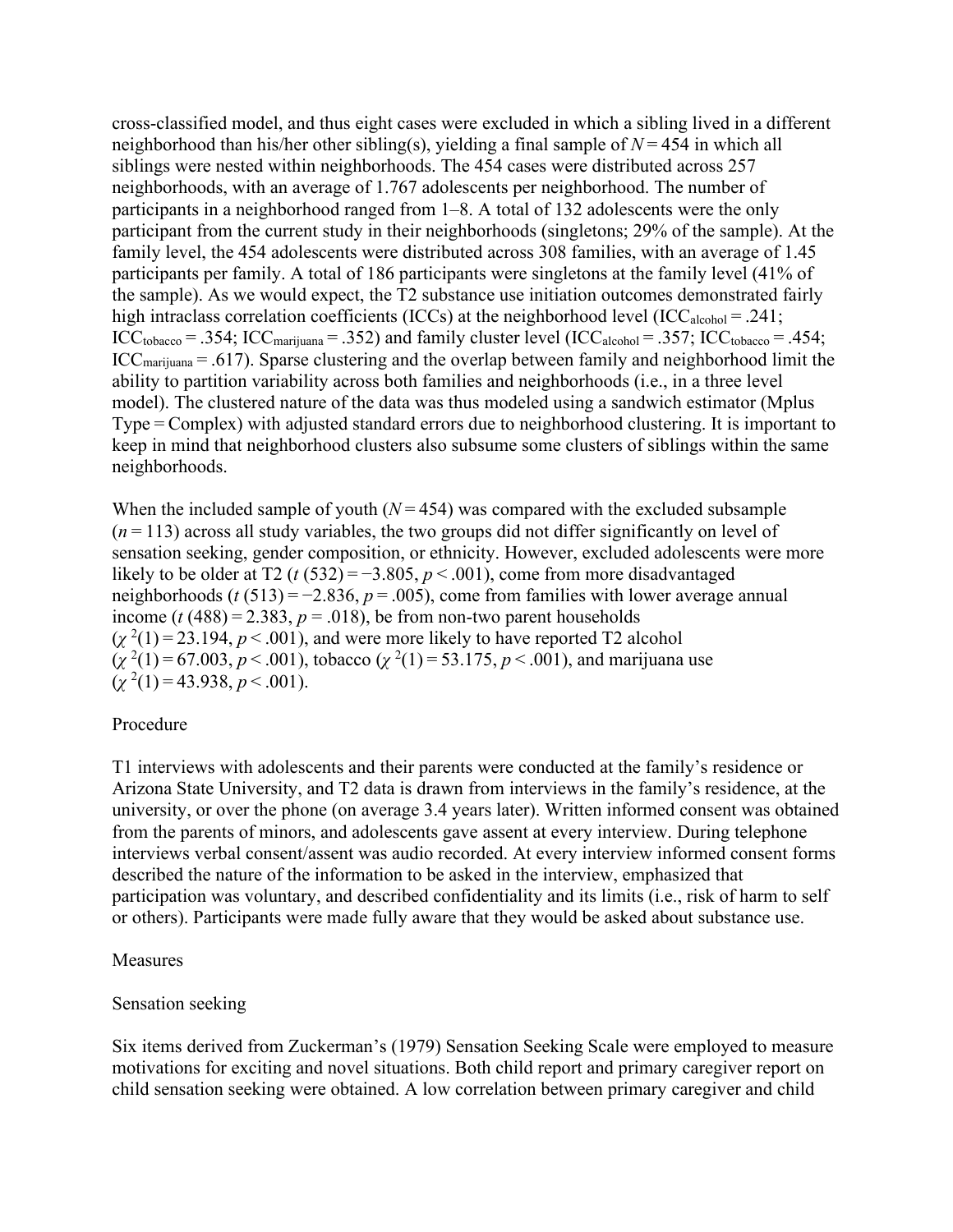report ( $r = .188$ ), questionable internal consistency for child report ( $\alpha = .687$ ), concerns about accurate reporting given young age of some respondents at T1 (youngest respondents age 10), and a desire to reduce potential method bias from using the same reporter of primary predictor and outcome, led to the decision to utilize primary caregiver's report on adolescent sensation seeking in all analyses. The primary caregiver was determined by examining parent and child responses on custody and living situation. In instances where both the biological mother and father had custody and contact, the mother was designated as the primary caregiver. The primary caregiver for 95.2% of youth was a mother or other female caregiver, 3.1% of youth had a male primary caregiver, and 1.8% of youth had no designated primary caregiver (e.g., lived with uninterviewed grandparents or in some other custody arrangement). Parents responded using a (1) "Strongly agree" to (5) "Strongly disagree" scale to items about whether their child, "likes wild parties", "likes to do things on the spur of the moment", "likes being where there is something going on all the time", "would do almost anything on a dare", "likes work that has lots of excitement", and "likes to have new experiences, even if they are a little unconventional". Internal consistency for parent report was acceptable  $(a = .771)$ .

### Neighborhood disadvantage

Adolescents' home addresses at T1 were geocoded and matched to a census-defined block group, which typically contain 600–3000 residents. Census block groups were then matched to the 2000 Census, yielding a number of census-block level measures of structural neighborhood factors which were used to create the neighborhood disadvantage variable. Neighborhood disadvantage was measured as a z-score composite of percentage of families below the poverty line (range 0– 46.59%, mean = 8.59%), percentage of families on public assistance (range 0–22.86%, mean = 2.20%), percentage of residents who did not graduate high school (range 0–65.58%, mean = 15.73%), percentage of female headed households (range 0–69.52%, mean = 20.16%), and percentage of unemployed residents (range  $0-14.83\%$ , mean = 3.98%). This is consistent with factor analyses suggesting that these neighborhood structural dimensions load on the same factor (Sampson et al. 1997). By way of comparison, there was a comparable range among common indicators of concentrated advantage (Anderson et al. 2014) in the sample of neighborhoods: the percentage of residents with Bachelor's degrees or higher ranged from 0– 68.75% and the percentage of residents in managerial and professional positions ranged from 0– 100%. Neighborhood disadvantage was also strongly negatively correlated with census measurement of median household income  $(r = -0.763)$ ; median household income ranged from \$0–\$154,521 per year). These neighborhood-level data suggest that there was substantial variability in the types of neighborhoods in which adolescent participants resided. In the T1 sample the composite neighborhood disadvantage score ranged from −6.55 to 16.68 with a mean of zero.

### Covariates

*Gender.* Gender was included as a covariate (0 = female, 1 = male), with 53.1% of the sample reporting male gender.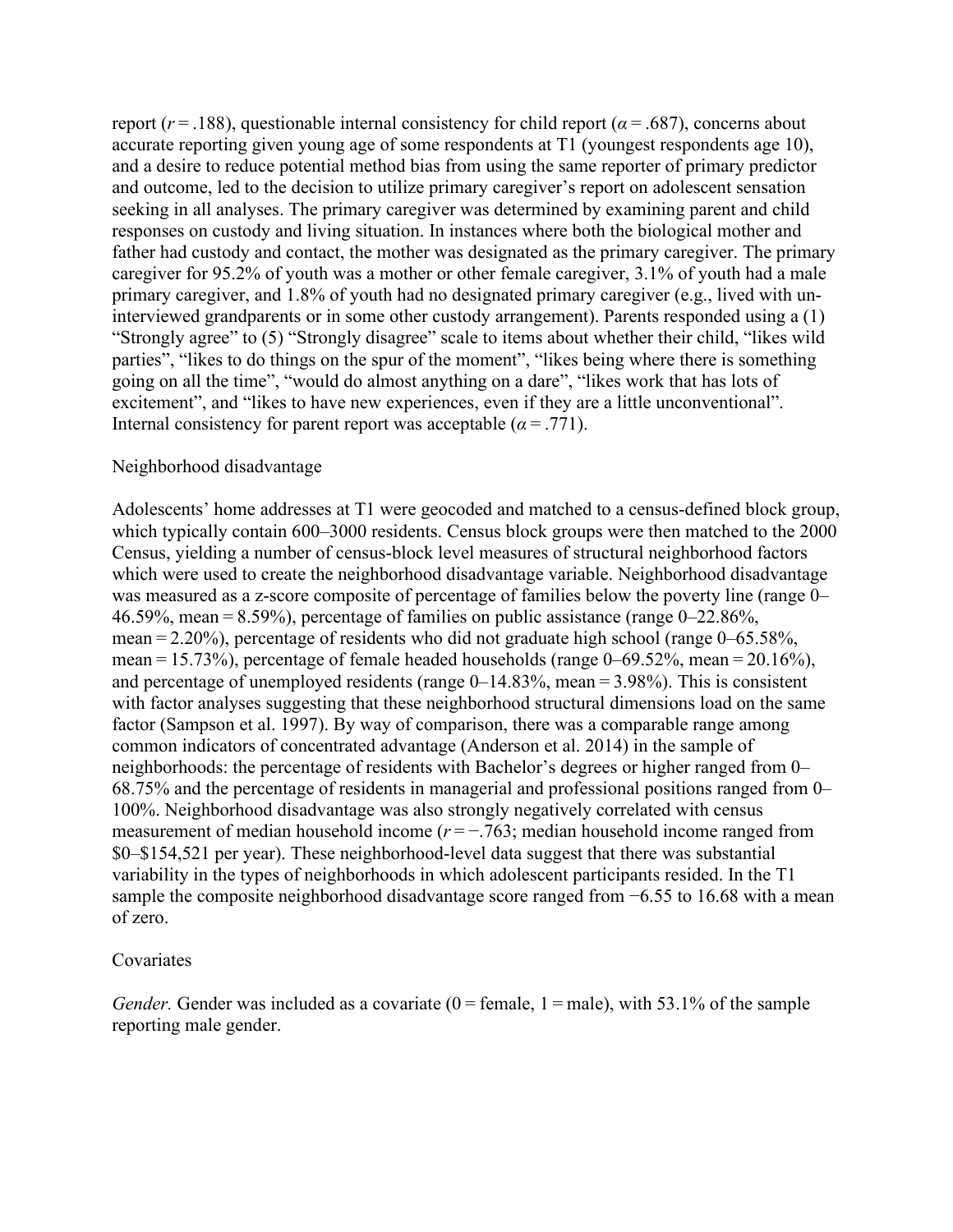*Ethnicity.* Adolescents' self-reported ethnicity was re-coded into a three category variable reflecting non-Hispanic Caucasian (61%), Hispanic (27.8%), or any other ethnicity (11.2%). Two dummy codes were included in all models to control for ethnicity.

*Age.* G3 age was included as a covariate to account for variability in age at the T2 interview.

*Biological parent substance use disorder (SUD).* Given the nature of the original sampling procedure, familial substance use disorder must be taken into account. DSM-IV criteria (American Psychiatric Association 1994) and the computerized version of the Diagnostic Interview Schedule (Robins et al. 1995) were used to classify interviewed biological parents of the adolescent respondents as having or not having a lifetime alcohol or drug disorder diagnosis. Lifetime diagnosis was established for non-interviewed parents using spousal reports on the Family History Research Diagnostic Criteria (Andreasen et al. 1977). Thus, all adolescents with at least one biological parent with a lifetime history of alcohol or drug disorder diagnosis were classified as having a parental SUD ( $0 = no$  parental SUD,  $1 =$  parental SUD). The majority of participants at T1 had at least one parent with a lifetime history of SUD (56.1%).

*Family structure.* G3s were categorized as living in a two-parent home (0) or any other living situation (1), regardless of the biological relation of child to parent. The majority (80.4%) of participants at T1 lived in two parent homes.

*Family income.* Primary caregivers reported on their average annual family income, which was included as a covariate in order to parse apart the effects of individual socioeconomic status and neighborhood socioeconomic status. The average family income was \$68,488 (SD = \$42,000).

# Substance use initiation

Youth reported at T2 on the lifetime frequency of substance use behaviors for alcohol, tobacco, marijuana, and seven other classes of illicit drugs. Those substances for which at least 10% of the initially non-using sample endorsed any incidence of lifetime use at T2 were included as binary outcomes ( $0 =$ no lifetime use,  $1 =$ lifetime use). At T2, 17.6% of the sample reported having initiated alcohol use, 10.2% reported having initiated tobacco use, and 12.5% reported having initiated marijuana use.

# Data Analysis

All study questions were addressed using structural equation modeling in Mplus 7.2 using FIML to account for missing data (Muthén and Muthén 1998, 1999, 2000, 2001, 2002, 2003, 2004, 2005, 2006, 2007, 2008, 2009, 2010, 2011, 2012). All models were tested using MLR estimation and the Type = Complex option, robust to non-normality and with standard errors adjusted for non-independence of observations. The binary nature of substance use initiation was modeled using logistic regression, predicting the log odds of initiating alcohol, tobacco, or marijuana use separately.

Covariates included ethnicity, gender, age at T2, family income, family structure, and family history of substance use disorder. Preliminary analyses tested potential covariate moderation of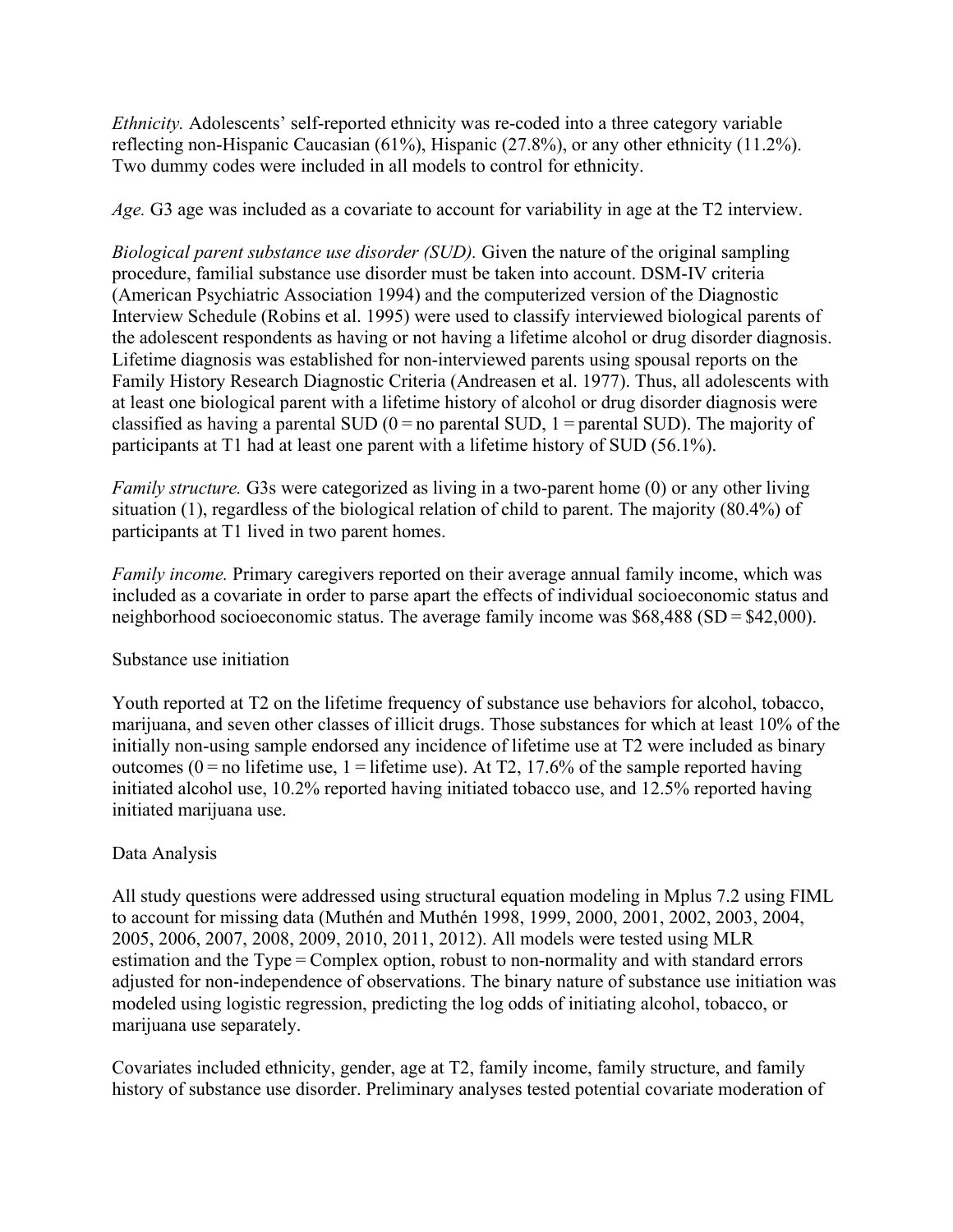key paths, examining sensation seeking interactions with each covariate, neighborhood disadvantage interactions with each covariate, and all three way interactions among sensation seeking, neighborhood disadvantage and each covariate. Given the multiple un-hypothesized comparisons involved in testing these covariate by predictor interactions, significance levels were corrected for false discovery rates (FDR; Thissen et al. 2002). These analyses revealed that no interaction reached FDR-corrected significance levels, and thus all covariate by predictor interactions were dropped from further analyses.

The models (Fig. 1) included longitudinal relations between T1 sensation seeking, neighborhood disadvantage, neighborhood disadvantage squared, two interaction terms and T2 substance use initiation alongside all covariates. The inclusion of the squared term allowed for a test of the hypothesized quadratic relation between neighborhood disadvantage and substance use initiation such that both the most disadvantaged and most advantaged communities would be associated with increased risk for initiating alcohol, tobacco, and marijuana use. The hypothesized interaction between sensation seeking and neighborhood disadvantage was tested using the "define" command in Mplus to create two interaction terms: sensation seeking by neighborhood disadvantage (a linear interaction term) and sensation seeking by neighborhood disadvantage squared (a quadratic interaction term). The Wald test of parameter constraints was utilized to determine whether the joint contribution of the neighborhood disadvantage quadratic term and the quadratic interaction significantly improved model fit. If the Wald test was non-significant, the quadratic term and quadratic interaction term were dropped (the linear interaction was retained). Interactions which reached statistical significance  $(p < .05)$  were probed and plotted using the Johnson-Neyman technique for computation of regions of significance with confidence bands for the conditional effect (Johnson and Neyman 1936; Preacher et al. 2006) and simple slopes computed and plotted at the  $20^{th}$ ,  $40^{th}$ ,  $60^{th}$ , and  $80^{th}$  percentiles of neighborhood disadvantage to aid in interpretation. All predictors included in interaction terms were grand mean centered (Aiken and West 1991).



**Fig. 1.** Statistical model. Initiation of alcohol use, tobacco use, and marijuana use were each tested in separate logistic regression models. *SUD* substance use disorder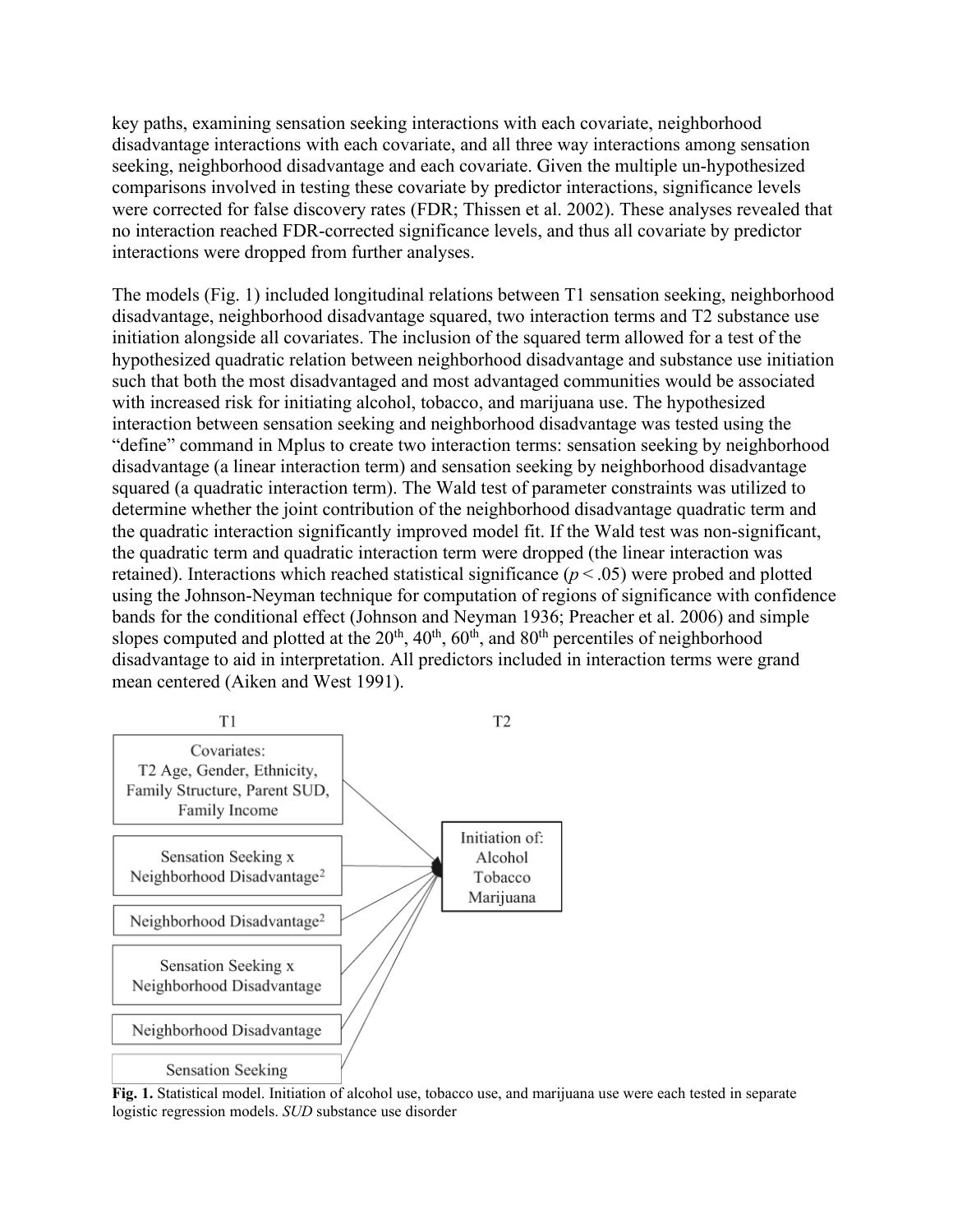|                                              | 1.<br>Sensation          | 2. Neighborhood 3. Age 4.<br>disadvantage |         |          | at T2 Gender ethnicity | 5. Caucasian 6. Hispanic 7. Other 8. Family 9.<br>ethnicity |                   | ethnicity structure Parent Family |            | 10.          | 11. T <sub>2</sub><br>alcohol use | 12. T <sub>2</sub>       | 13. T <sub>2</sub><br>tobacco use marijuana use |
|----------------------------------------------|--------------------------|-------------------------------------------|---------|----------|------------------------|-------------------------------------------------------------|-------------------|-----------------------------------|------------|--------------|-----------------------------------|--------------------------|-------------------------------------------------|
|                                              | seeking                  |                                           |         |          |                        |                                                             |                   |                                   | <b>SUD</b> | income       | initiation                        | initiation               | initiation                                      |
| 1. Sensation<br>seeking                      | $\overline{\phantom{m}}$ |                                           |         |          |                        |                                                             |                   |                                   |            |              |                                   |                          |                                                 |
| 2. Neighborhood<br>disadvantage              | .003                     |                                           |         |          |                        |                                                             |                   |                                   |            |              |                                   |                          |                                                 |
| 3. Age at T2                                 | $-.035$                  | $-.071$                                   |         |          |                        |                                                             |                   |                                   |            |              |                                   |                          |                                                 |
| 4. Gender<br>$(0 = female)$                  | .065                     | $.121*$                                   | $-.057$ | $\equiv$ |                        |                                                             |                   |                                   |            |              |                                   |                          |                                                 |
| 5. Caucasian<br>ethnicity                    | $.102*$                  | $-.297*$                                  | .043    | $-.041$  |                        |                                                             |                   |                                   |            |              |                                   |                          |                                                 |
| 6. Hispanic<br>ethnicity                     | $-.083$                  | $.309*$                                   | $-.051$ | $.095*$  | $-.775*$               |                                                             |                   |                                   |            |              |                                   |                          |                                                 |
| 7. Other ethnicity                           | $-.04$                   | .022                                      | .007    | $-.071$  | $-.447*$               | $-.219*$                                                    | $\qquad \qquad -$ |                                   |            |              |                                   |                          |                                                 |
| 8. Family<br>structure $(0 = 2)$<br>parent)  | $.108*$                  | $.144*$                                   | $-.012$ | $-.013$  | $-.064$                | .033                                                        | .052              |                                   |            |              |                                   |                          |                                                 |
| 9. Parent SUD<br>$(0 = no$ SUD)              | .065                     | $.182*$                                   | .079    | .019     | $-.155*$               | $.105*$                                                     | .089              | $.263*$                           |            |              |                                   |                          |                                                 |
| 10. Family<br>income                         | $-.042$                  | $-.32*$                                   | $-.007$ | $-.052$  | $.116*$                | $-.105*$                                                    | $-.03$            | $-.319*$                          | $-.093*$   | $\mathbf{1}$ |                                   |                          |                                                 |
| 11. T2 alcohol use<br>initiation             | $.107*$                  | .075                                      | $.424*$ | $-.018$  | $-.082$                | .034                                                        | .079              | $.148*$                           | $.18*$     | $-.134*$     | $\overline{\phantom{0}}$          |                          |                                                 |
| 12. T <sub>2</sub> tobacco<br>use initiation | $.08\,$                  | .009                                      | $.244*$ | .034     | $-.03$                 | .035                                                        | $-.002$           | $.151*$                           | $.193*$    | $-.124*$     | $.547*$                           | $\overline{\phantom{m}}$ |                                                 |
| 13. T2 marijuana<br>use initiation           | $.105*$                  | .046                                      | $.228*$ | .029     | $-.088*$               | .069                                                        | .038              | $.194*$                           | $.211*$    | $-.124*$     | $.56*$                            | $.59*$                   |                                                 |
| $\overline{N}$                               | 419                      | 440                                       | 433     | 454      | 454                    | 454                                                         | 454               | 448                               | 449        | 397          | 431                               | 431                      | 431                                             |
| Sample mean                                  | 3.015                    | $\boldsymbol{0}$                          | 15.69   | .531     | .612                   | .275                                                        | .112              | .196                              | .561       | 68.488       | .176                              | .102                     | .125                                            |
| Standard<br>deviation                        | .679                     | 3.771                                     | 2.285   |          |                        |                                                             |                   |                                   |            | 42.024       |                                   |                          |                                                 |

Table 1. Zero order correlations

*Note*: Correlations calculated using full sample (*N* = 454) in Mplus. *N*'s, sample means, and standard deviations for present data. Family income presented in 1000s of dollars. *SUD* substance use disorder

\**p* ≤ .05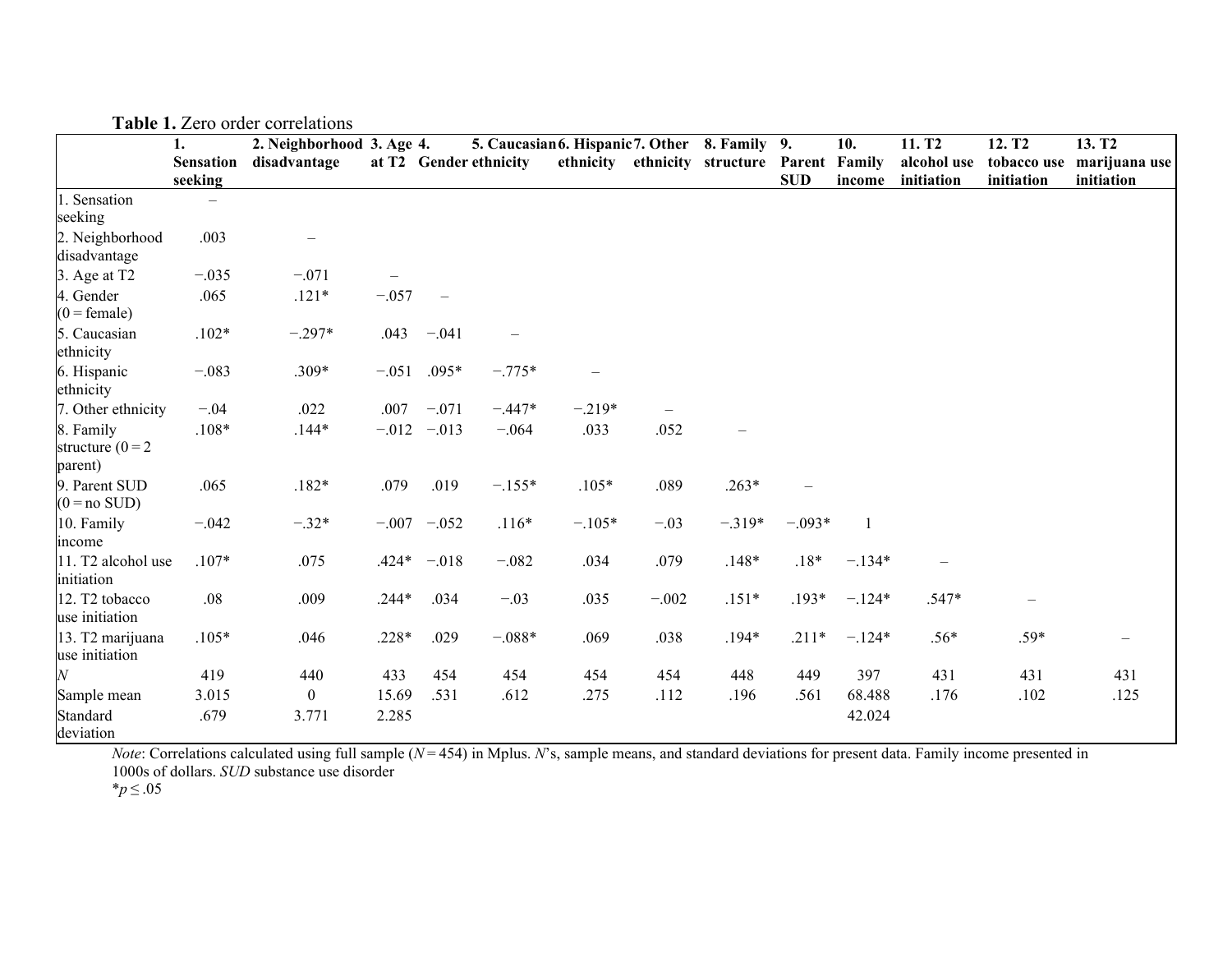### **Results**

### Correlations

Zero-order correlations (Table 1) between all study variables revealed that T1 sensation seeking was significantly related to a higher likelihood of initiation of alcohol and marijuana use by T2, but was not significantly correlated with likelihood of tobacco initiation by T2. Neighborhood disadvantage was not significantly correlated with any of the three substance use initiation outcomes. All three substance use initiation outcomes were highly correlated with each other. Correlations between covariates and T2 substance use initiation outcomes were largely consistent with what has been seen in the literature regarding risk for substance use initiation. Age at T2 assessment and parent substance use disorder were positively correlated with T2 initiation of all three substances, and higher family income was associated with less initiation across all three classes of substances. Being in any family structure other than a two parent household was associated with higher likelihood of T2 alcohol, tobacco, and marijuana use. Gender, Hispanic ethnicity, and other ethnicity (not Hispanic or Caucasian) were not significantly correlated with T2 substance use initiation. Non-Hispanic Caucasian ethnicity was associated with less initiation of marijuana use but was not significantly correlated with initiation of alcohol or tobacco use. Caucasian youth were more likely to have higher sensation seeking scores, live in less disadvantaged neighborhoods, have lower rates of parent substance use disorder, and have higher family incomes, whereas Hispanic youth were more likely to be male, to be from more disadvantaged neighborhoods, have higher rates of parental substance use disorder, and have lower family incomes.

|                                                         | <b>Alcohol</b> |           |            | Tobacco        |         |      |           | Marijuana      |         |      |                    |                |
|---------------------------------------------------------|----------------|-----------|------------|----------------|---------|------|-----------|----------------|---------|------|--------------------|----------------|
|                                                         | ß              | <b>SE</b> | <b>OR</b>  | <i>p</i> value | B       | SЕ   | <b>OR</b> | <i>p</i> value | ß       | SE   | OR                 | <i>p</i> value |
| Gender                                                  | $-.139$        | .325      | .870       | .669           | .252    | .356 | 1.286     | .479           | .102    | .319 | 1.107              | .750           |
| Caucasian ethnicity                                     | $-1.180$       | .508      | .307       | .020           | $-.334$ | 569. | .716      | .557           | $-.696$ | .480 | .499               | .147           |
| Hispanic ethnicity                                      | $-.616$        | .516      | .540       | .233           | .098    | .633 | 1.103     | .877           | $-.094$ | .519 | .910               | .856           |
| Family structure                                        | .496           | .390      | 1.642      | .204           | .399    | .417 | 1.500     | .339           | .738    |      | .422 2.093         | .080           |
| Family income                                           | $-.009$        | .007      | .991       | .161           | $-.013$ | .010 | .987      | .182           | $-.008$ | .007 | .992               | .270           |
| Parent SUD                                              | .885           |           | .384 2.422 | .021           | 1.367   | .427 | 3.923     | .001           | 1.315   |      | .421 3.724         | .002           |
| Age at T <sub>2</sub>                                   | .727           |           | .096 2.069 | < 0.01         | .420    | .097 | 1.522     | < 0.01         | .401    | .074 | 1.493              | < 0.01         |
| Sensation seeking                                       | .720           |           | .245 2.054 | .003           | .481    | .294 | 1.618     | .102           | .146    |      | .288 1.157         | .611           |
| Neighborhood disadvantage                               | .038           | .048      | 1.039      | .431           | $-.069$ | .062 | .934      | .266           | $-.026$ | .069 | .975               | .710           |
| Neighborhood disadvantage <sup>2</sup>                  |                |           |            |                |         |      |           |                | .002    | .007 | 1.002              | .806           |
| $SS \times$ Neigh. disadvantage                         | $-.176$        | .067      | .839       | .009           | $-.167$ | .077 | .846      | .030           | $-.192$ | .097 | .825               | .048           |
| $SS \times Neigh.$ disadvantage <sup>2</sup><br>$\cdot$ |                | .         |            |                |         |      |           |                | .032    |      | $.012 \quad 1.033$ | .007           |

#### **Table 2.** Results

*Note*: Statistically significant paths bolded

*SS* sensation seeking, *Neigh*. neighborhood, *SUD* substance use disorder, *β* unstandardized path coefficient, *SE* standard error, *OR* odds ratio

#### Covariate Effects

Results can be found in Table 2. Gender, family structure, family income, and Hispanic ethnicity were not significantly associated with initiation of alcohol, tobacco, or marijuana use. Caucasian ethnicity (compared to Hispanic and other ethnicity) was associated with lower likelihood of initiating alcohol use, but was not related to initiation of tobacco or marijuana use. Older age at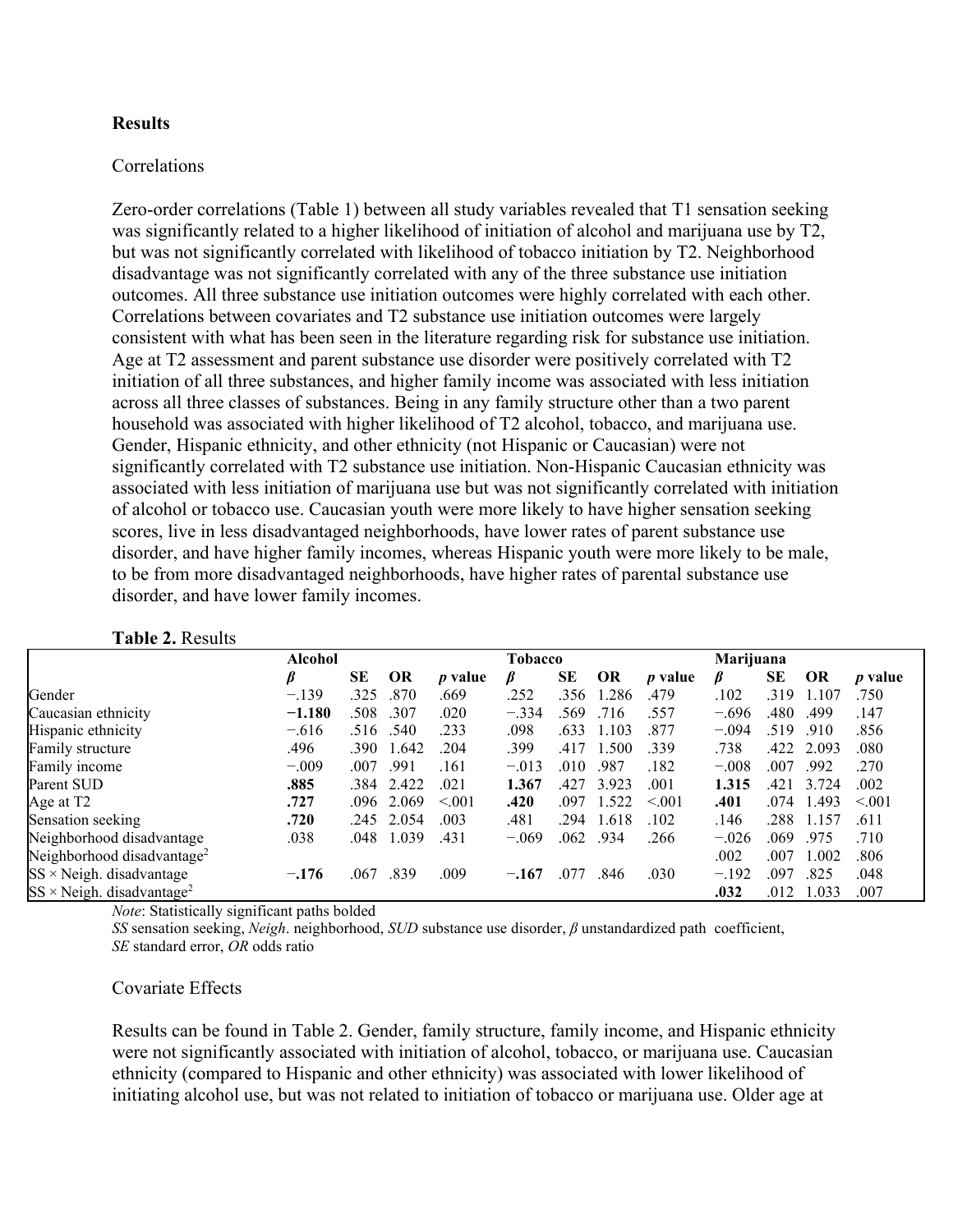T2 and having a biological parent with a substance use disorder were consistently associated with higher likelihood of initiating all three forms of substance use.

Interaction of Sensation Seeking and Neighborhood Disadvantage

Although the quadratic interaction was significant or near significant in both the alcohol (*β* = .024, SE = .011, *p* = .029) and tobacco (*β* = .029, SE = .015, *p* = .063) models, the Wald test of parameter constraints suggested that the inclusion of the quadratic neighborhood disadvantage term and sensation seeking by quadratic neighborhood disadvantage interaction did not jointly significantly improve fits for the alcohol ( $\chi^2(2) = 4.794$ ,  $p = .091$ ) or tobacco  $(\chi^2(2) = 5.509, p = .064)$  models. Thus, these quadratic terms were dropped and results from the more parsimonious linear models presented.

The effects of sensation seeking on alcohol and tobacco initiation were both significantly moderated by level of neighborhood disadvantage in a linear manner, though neighborhood disadvantage was not directly related to either substance use outcome. Regions of significance plots (*left panel* Fig. 2) demonstrated a similar pattern for both alcohol and tobacco initiation outcomes. The effect of sensation seeking (plotted on the Y-axis) on alcohol and tobacco use was strongest in relatively advantaged neighborhoods, and the magnitude of this effect was reduced as level of neighborhood disadvantage increased (plotted on the X-axis). Conditional slope plots (*right panel* Fig. 2) further clarified that the effect of sensation seeking was nonsignificant at both the  $60<sup>th</sup>$  and  $80<sup>th</sup>$  percentile of neighborhood disadvantage in the alcohol initiation model, and nonsignificant in the 80<sup>th</sup> percentile for the tobacco initiation model. That is, for alcohol initiation, in the most advantaged neighborhoods  $(20<sup>th</sup>$  percentile), a one point increase in sensation seeking was associated with 3.5 times higher odds of initiating alcohol use and 2.7 times higher odds of initiating tobacco use, and the strength of this association was reduced to zero as neighborhood disadvantage increased.

The effect of sensation seeking on marijuana use initiation was moderated by neighborhood disadvantage in a quadratic manner, though the direct effect of neighborhood disadvantage was not related to the likelihood of marijuana use in either a linear or quadratic manner. A plot of the slope of sensation seeking predicting the log odds of initiating marijuana use across levels of neighborhood disadvantage (*bottom left panel* of Fig. 2) revealed a U shaped curve. On the left side of the plot, at the lowest levels of neighborhood disadvantage, sensation seeking was significantly related to a higher likelihood of initiating marijuana use, with the effect growing more strongly predictive of marijuana initiation as neighborhood disadvantage decreased. In economically advantaged neighborhoods  $(20<sup>th</sup>$  percentile), a one point increase in sensation seeking was associated with a 2.8 times higher odds of initiating marijuana use. Upwards of about the  $40<sup>th</sup>$  percentile (in average and relatively disadvantaged neighborhoods), the effect of sensation seeking decreased to non-significance, but began to grow stronger again above about the 80th percentile. Only at the *very* highest levels of neighborhood disadvantage (outside the bounds of the plotted 2SD region) did the slope of sensation seeking predicting the likelihood of initiating marijuana use return to statistical significance. The *bottom right panel* of Fig. 2 depicts this pattern of simple slopes plotted separately at the  $20<sup>th</sup>$ ,  $40<sup>th</sup>$ ,  $60<sup>th</sup>$ , and  $80<sup>th</sup>$  percentiles on neighborhood disadvantage.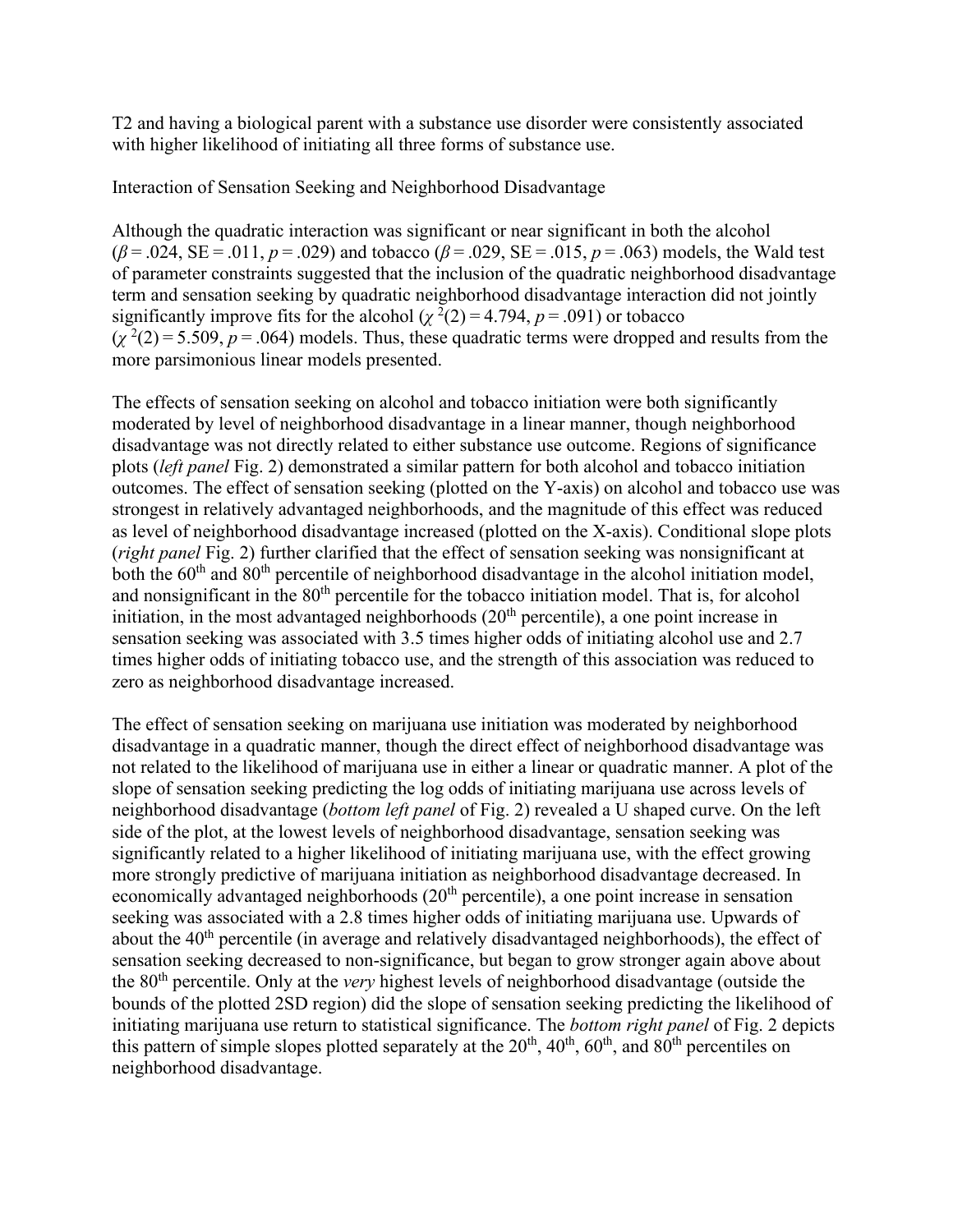

**Fig. 2.** Regions of significance plots in *left* panel depict the slope of sensation seeking (*dark solid line*) predicting the log odds of initiating alcohol, tobacco, and marijuana use (Y-axis) across levels of neighborhood disadvantage out to 2SD from the mean (X-axis). *Dashed lines* represent bounds of the 95% confidence interval. *Right panel* depicts the conditional slopes of sensation seeking predicting the log odds of initiating alcohol, tobacco, and marijuana use at the 20th, 40th, 60th, and 80th percentiles of neighborhood disadvantage. *OR* odds ratio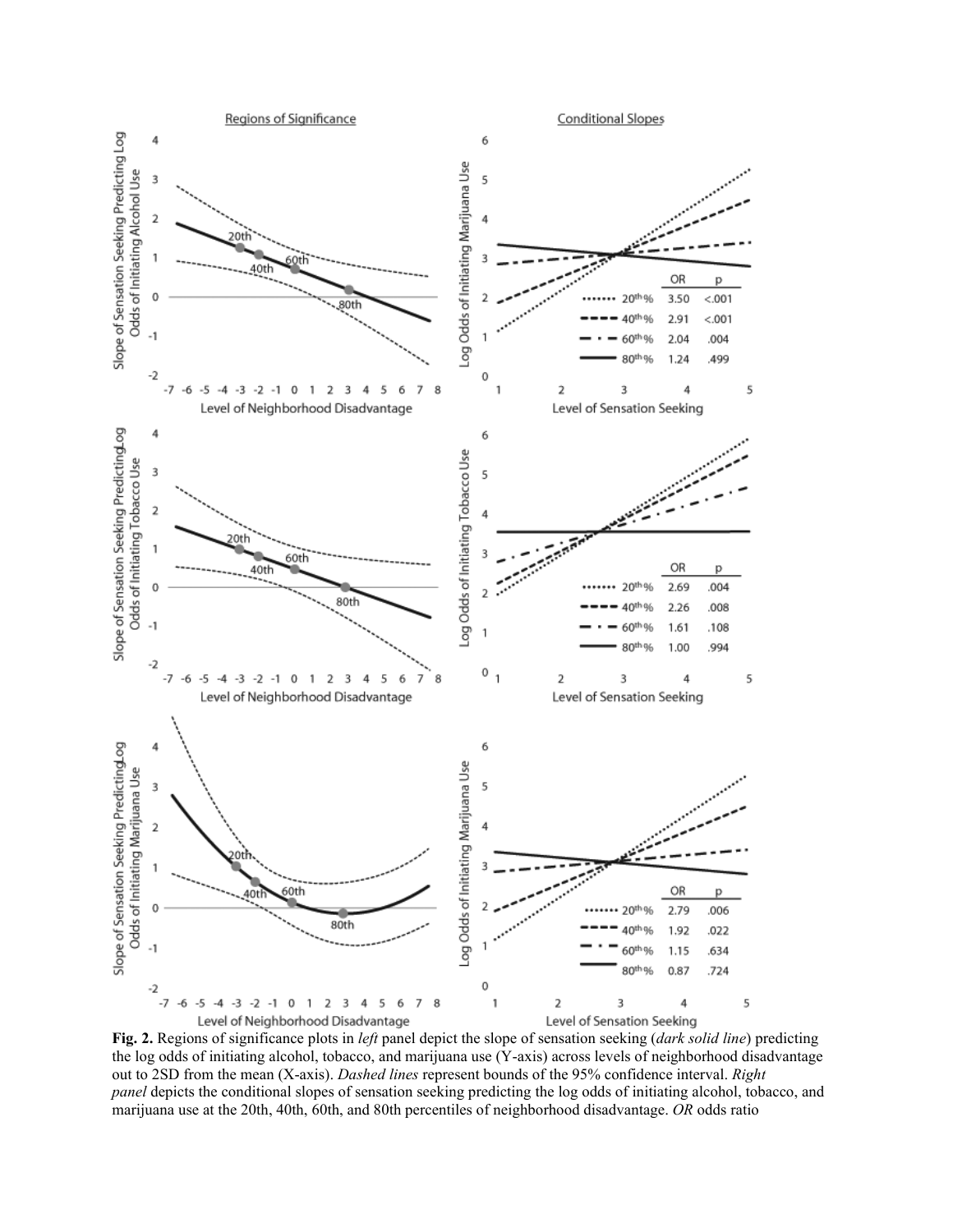#### Sensitivity Analyses

Sensitivity analyses suggest that findings are robust across alternate modeling techniques and conceptualizations of substance use initiation. Multilevel modeling (MLM) is an alternative approach to handling clustered data. MLM accounts for the nested structure of the data by explicitly modeling variance at both the individual level and the neighborhood level. Alcohol, tobacco, and marijuana use models were also run using the multilevel structural equation modeling method, and the pattern of results was the same as the single level sandwich estimator option.

The current study examined the rates of substance use *initiation* among a sample of youth who had not yet initiated any substance use at T1. This design decision strengthens our confidence in conclusions about temporal precedence of the role of sensation seeking in initiation of use, but excluded the higher risk youth who had already tried alcohol and/or other drugs at T1. In order to address the question of whether sensation seeking and neighborhood disadvantage impact the extent of experimentation with different substance classes among both users and non-users at T1, an alternate model tested the same hypothesized paths among T1 users and non-users  $(n = 529)$ on the outcome of number of lifetime substances tried at T2. Number of lifetime substances tried at T1 was included as a covariate. The count nature of the T2 number of substances tried outcome, with a large number of zeros (69.5% reported zero substances tried, 11.2% reported one substance tried, 6.4% reported two substances tried, 7.2% reported three substances tried, 5.8% reported four or more substances tried), necessitated zero-inflated Poisson (ZIP) modeling. Thus the T2 number of substances tried outcome was modeled in two parts: the zero-inflation portion of the outcome is a logistic regression predicting the log odds of being a latent structural zero (an abstainer), whereas the Poisson portion models the count of number of substances tried among the latent class of individuals who were able to assume non-zero values. As we would expect, results from the zero-inflation portion of the model (predicting the likelihood of T2 abstinence from substance use) were very consistent with the results for alcohol, tobacco, and marijuana use initiation. The Wald test suggested that inclusion of the neighborhood quadratic term and quadratic interaction improved model fit ( $\chi^2(2) = 7.670$ ,  $p = .022$ ) in the prediction of the likelihood of being an abstainer. Neighborhood disadvantage and its square were not directly related to the likelihood of being an abstainer, but neighborhood disadvantage significantly moderated the relation between sensation seeking and likelihood of being an abstainer  $(\beta = -0.032, \text{SE} = 0.011, p = 0.003)$ . The interaction was such that sensation seeking was significantly associated with a lower likelihood of being an abstainer below the median on neighborhood disadvantage, with the strength of the association growing stronger as neighborhood disadvantage decreased. The effect of sensation seeking was non-significant at higher levels of disadvantage, though it returned to statistical significance in the very tail of the distribution of neighborhood disadvantage (well beyond 2SD from the mean). Results from the counts portion of the model suggested lack of improvement in fit from the inclusion of the quadratic neighborhood effect and quadratic interaction ( $\chi^2(2) = 2.226$ ,  $p = .329$ ), and in the more parsimonious linear model neither sensation seeking, neighborhood disadvantage, nor their interaction were significantly related to a higher number of substances tried.

#### **Discussion**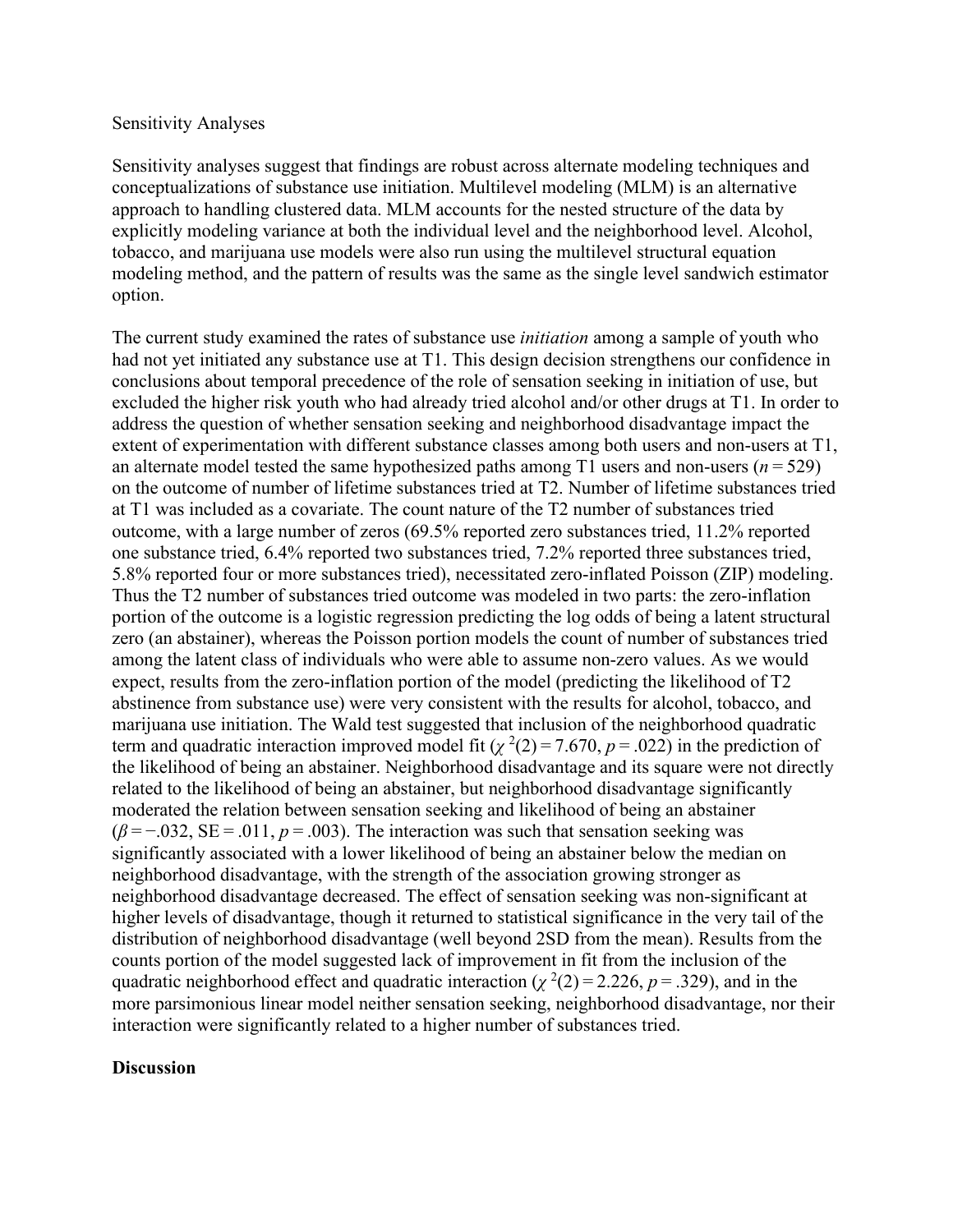Sensation seeking is a risk factor for adolescent substance use initiation (Andrucci et al. 1989; Malmberg et al. 2010), but less is known about how neighborhood contexts can potentially modify this risk, for example, by either unmasking or suppressing sensation seeking's effects. Although the traditional social disorganization approach to problem behavior suggests that the most disadvantaged neighborhoods should see the highest rates of youth substance use, a body of research suggests that youth in the most socioeconomically affluent communities are also at risk (e.g., Luthar and D'Avanzano 1999). The only existing study on the interplay between disinhibition and neighborhood factors in substance use demonstrated that disinhibition effects were strongest in the most socially organized communities (Ray et al. 2016); the literature on delinquency more broadly has failed to yield a consensus. This mixed pattern of findings leaves questions unanswered about potential non-linear neighborhood effects (wherein both highly advantaged and highly disadvantaged communities represent high risk substance use ecologies) and potential non-linear interactions between neighborhood disadvantage and sensation seeking (wherein sensation seeking effects are unmasked or concealed similarly in the high risk neighborhoods at both ends of the disadvantage spectrum).

The present study sought to answer these questions in a longitudinal sample of youth who had not yet initiated any substance use at the beginning of the study. Neighborhood disadvantage did not directly predict adolescent initiation of substance use, but results supported the hypothesized role of neighborhood disadvantage as a *moderator* of sensation seeking effects on adolescent initiation of alcohol, tobacco, and marijuana use outcomes. Results provide fairly robust evidence that relatively advantaged neighborhoods unmasked sensation seeking risk for substance use, whereas the impact of sensation seeking was not evident in more disadvantaged neighborhoods. It was initially hypothesized that sensation seeking effects would manifest similarly in *both* highly advantaged and highly disadvantaged neighborhoods. Results showed some suggestion of this pattern but did not provide clear support. Results from all three models suggested a trend for the slope of sensation seeking to begin to increase again in the most highly disadvantaged neighborhoods, but in the alcohol and tobacco use models this effect in the most highly disadvantaged neighborhoods did not reach statistical significance and fit statistics suggested that modeling this quadratic trend did not improve overall fit. In the marijuana use model, results suggested that neighborhood disadvantage played a nonlinear moderator role, although it must be emphasized that the highly disadvantaged neighborhoods where the sensation seeking effect again reached statistical significance were very much in the tail of the neighborhood distribution, and thus the reliability of these estimates are perhaps untrustworthy.

The lack of direct effects of neighborhood disadvantage is consistent with the findings in the literature that suggest that neighborhood disadvantage may not be the main driver of geographic clustering of substance use rates (Karriker-Jaffe 2011). The finding of heightened sensation seeking risk in the most economically advantaged communities is very much consistent with the only other study examining the interplay between disinhibition and neighborhood context in predicting substance use. Thus, the current results provide a valuable replication and longitudinal extension of Ray et al.'s (2016) cross-sectional study which demonstrated that low impulse control was more strongly related to the probability of being either a soft or a hard drug user (as compared to the abstainers class) in the most organized neighborhoods, but not in those neighborhoods characterized by more disorder. Our results and those of Ray and colleagues are both consistent with the traditional theory that more disadvantaged, disorganized neighborhoods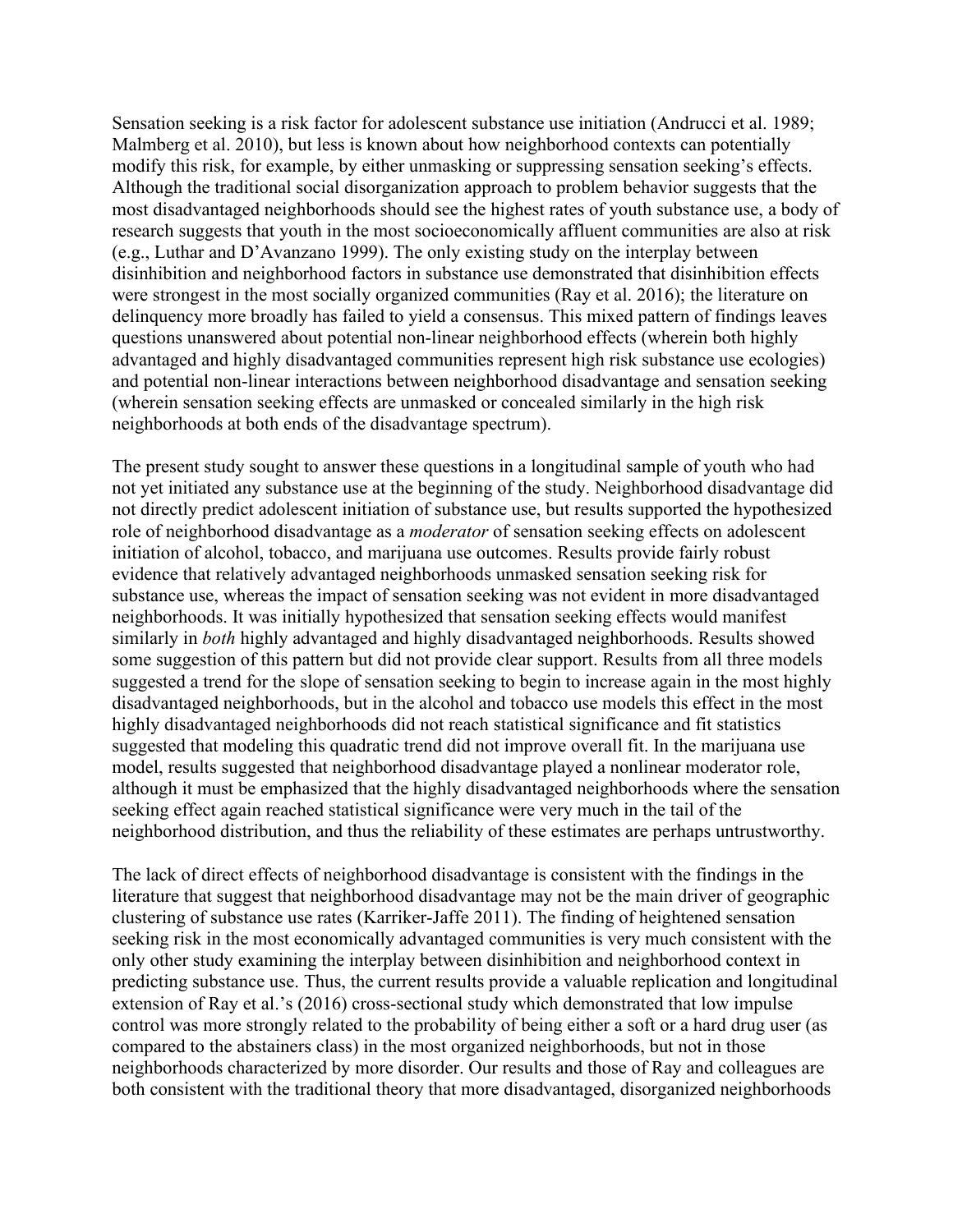are "strong situations" where social pulls for problem behavior and substance use will mask the effects of individual differences, whereas in advantaged, less criminogenic communities, individual vulnerabilities will be allowed to express themselves. The finding of increased sensation seeking risk in more economically advantaged communities also provides a valuable contribution to a growing body of research which seeks to understand the pathways to substance use among affluent communities, which have traditionally be conceptualized as low risk ecologies. Luthar and colleagues (Luthar and Becker 2002; Luthar and Latendresse 2005) have posited that the stress reduction pathway to substance use, characterized by comorbidities with anxiety and depression, is of particular relevance in affluent communities characterized by high pressure to achieve and supervisory and emotional isolation from adults. The results of the present study, however, suggest that an alternate *fun seeking* pathway from sensation seeking tendencies to substance use initiation may also be at work in relatively more advantaged communities.

## Strengths and Limitations

The current study extends previous research by being the first to test quadratic effects of neighborhood disadvantage and its interaction with sensation seeking as a prospective predictor of substance use initiation, and highlights the role of neighborhood advantage in unmasking sensation seeking risk. This study is strengthened by the use of different reporters of sensation seeking and substance use effects (which minimizes the effects of reporter bias) and appropriate statistical methods which controlled for the clustered nature of the data. However, despite these strengths, there are limitations to consider. First, as in most studies of neighborhood structural characteristics, neighborhood disadvantage is highly conflated with neighborhood level race/ethnicity such that the more advantaged neighborhoods which saw greater sensation seeking risk for substance use initiation were also more likely to be white neighborhoods. This study did control for individual race/ethnicity, which can ameliorate concerns about race/ethnicity effects at the person level, but not the community level. Second, the prospective assessment of neighborhood disadvantage at T1 and substance use at T2 strengthens this study's ability to make causal interpretations of the results, but does not address the possibility that there might be stronger effects of the adolescents' *current* neighborhood environments. Third, the current study did not have direct measures of the neighborhood features that constitute a "strong" or "weak" situation. That is, we had no neighborhood-level measures of substance use norms or access to substances. Models testing the interaction of sensation seeking with these neighborhood level variables are a direction for future research. Finally, the equivocal findings concerning increasingly strong effects of sensation seeking at extremes of neighborhood disadvantage suggest that studies with larger samples, with higher prevalence of substance use initiation that include more extremely disadvantaged neighborhoods, would have greater power to more clearly reveal potential quadratic interactions between neighborhood disadvantage and sensation seeking.

## **Conclusions**

The present study makes an important contribution to our understanding of the ways in which sensation seeking risk for substance use initiation is modified by the neighborhood environment. Results showed that sensation seeking increases risk for initiation of alcohol, tobacco, and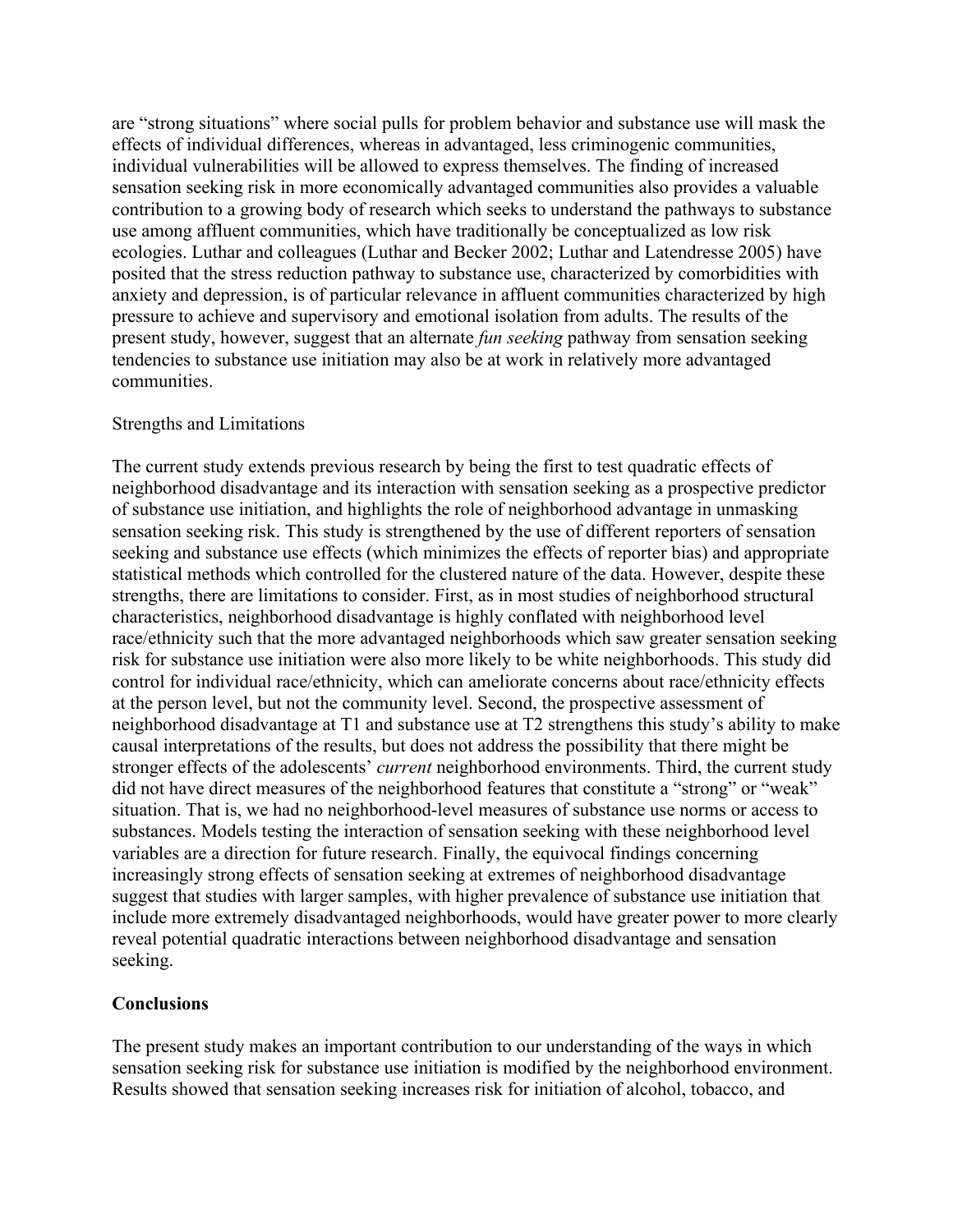marijuana use, but that this effect depends on the level of neighborhood disadvantage. Sensation seeking risk for substance use initiation increased as neighborhoods grew more advantaged. These results highlight the importance of focusing on relatively more advantaged areas as potentially risky environments for the sensation seeking pathway to substance use.

These results have implications for the prevention of adolescent substance use. Many alcohol and drug prevention programs are geared toward youth in impoverished communities that are often perceived as at highest risk. The results presented here highlight that youth from more advantaged neighborhoods are also at risk, specifically for sensation seeking-related substance use. Findings can be used to inform prevention efforts to educate parents from more advantaged communities about their children's risk (Luthar and Latendresse 2005). The present findings could also be used to inform other types of innovative interventions that have exhibited preventive effects on substance use. For instance, a teacher-delivered selective intervention that targets sensation seeking youth has shown promise in reducing alcohol use and misuse (Conrod et al. 2013) and received considerable attention in the popular media of late. Perhaps this sort of intervention would be particularly useful in schools that serve socioeconomically advantaged communities. On a broader level, universal televised messages have demonstrated effects on marijuana use reduction among sensation seeking youth (Palmgreen et al. 2007). The results here suggest that perhaps these media campaigns could be targeted at television markets with higher proportions of affluent viewers in hopes of reducing substance use among this high risk group.

Although the research focus on the importance of neighborhood environments is increasing, there is still a paucity of research, particularly longitudinal studies, on the complex interplay of individual and contextual risks in adolescent development of substance use. More quality research is needed to further increase our understanding of these processes and inform future research, intervention, and policy.

**Acknowledgements.** We gratefully acknowledge the contribution of study participants, and the invaluable feedback provided by Dr. Craig Enders and Dr. Rebecca White. This research study was supported by Grant R01 AA016213 from the National Institute on Alcohol Abuse and Alcoholism to Laurie Chassin, and training fellowships from the National Institute of Mental health (T32 MH018387), National Institute of Child Health and Human Development (T32 HD07376R25), and the National Institute for Drug Abuse (R25 DA026401) to Michaeline Jensen.

**Author Contributions.** M.J. conceived of the study, conducted statistical analyses, interpreted data, and coordinated and drafted the manuscript; L.C. is the principal investigator of the parent project, oversaw parent study design and data collection, contributed to the conceptual framework for the study, and assisted with data interpretation and drafting the manuscript; N.G. contributed to the conceptual framework for the study and assisted with data interpretation and drafting the manuscript. All authors have read and approved the final manuscript.

**Conflict of Interest.** The authors declare that they have no conflict of interest.

**Ethical Approval.** This study was approved by the Institutional Review Board of Arizona State University.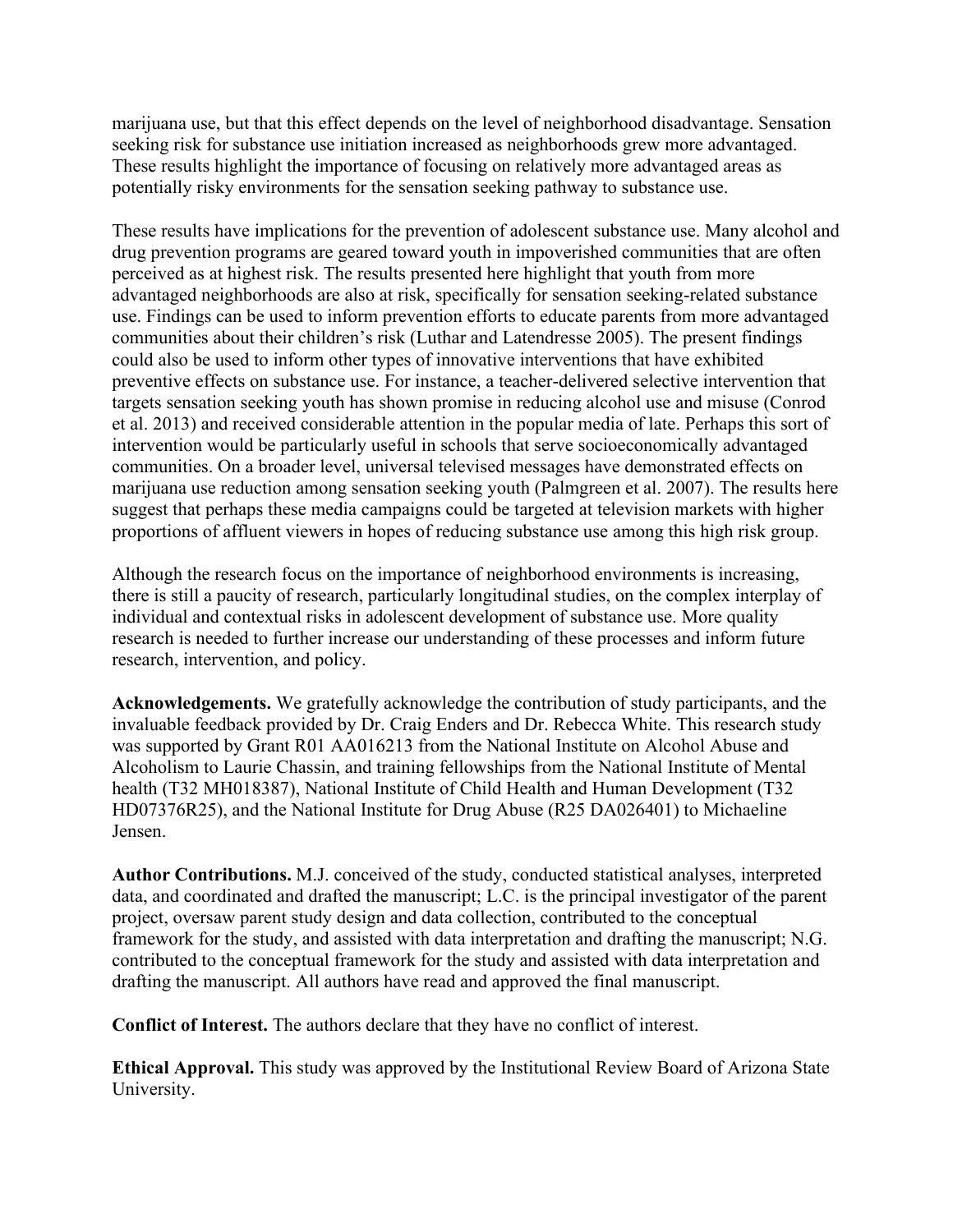**Informed Consent.** At every interview, written informed consent was obtained from adults and the parents of minors, and adolescents gave assent. During telephone interviews verbal consent/assent was audio recorded.

# **References**

Abdelrahman, A., Rodriguez, G., Ryan, J. A., French, J. F., & Weinbaum, D. (1998). The epidemiology of substance abuse among middle school students: The impact of school, familial, community and individual risk factors. *Journal of Child and Adolescent Substance Abuse*, *8*(1), 55–75. doi: [10.1300/J029v08n01\\_03.](https://doi.org/10.1300/J029v08n01_03)

Aiken, L. S., & West, S. G. (1991). *Multiple regression: Testing and interpreting interactions*. Newbury Park, CA: Sage.

Allison, K. W., Crawford, I., Leone, P. E., Trickett, E., Perez-Febles, A., & Burton, L. M., et al. (1999). Adolescent substance use: Preliminary examinations of school and neighborhood context. *American Journal of Community Psychology*, *27*(2), 111–141. doi: [10.1007/bf00878972.](https://doi.org/10.1007/bf00878972)

American Psychiatric Association. (1994). *DSM IV diagnostic and statistical manual*. 4th edn. Washington, DC: American Psychiatric Association. Scholar

Anderson, S., Leventhal, T., & Dupéré, V. (2014). Exposure to neighborhood affluence and poverty in childhood and adolescence and academic achievement and behavior. *Applied Developmental Science*, *18*(3), 123–138.

Andreasen, N. C., Endicott, J., Spitzer, R. L., & Winokur, G. (1977). The family history method using diagnostic criteria: Reliability and validity. *Archives of General Psychiatry*, *34*(10), 1229– 1235. doi: [10.1001/archpsyc.1977.01770220111013.](https://doi.org/10.1001/archpsyc.1977.01770220111013)

Andrucci, G. L., Archer, R. P., Pancoast, D. L., & Gordon, R. A. (1989). The relationship of MMPI and sensation seeking scales to adolescent drug use. *Journal of Personality Assessment*, *53*(2), 253–266.

Barker, E. D., Trentacosta, C. J., & Salekin, R. T. (2011). Are impulsive adolescents differentially influenced by the good and bad of neighborhood and family? *Journal of Abnormal Psychology*, *120*(4), 981–986. doi: [10.1037/a0022878.](https://doi.org/10.1037/a0022878)

Brenner, A. B., Bauermeister, J. A., & Zimmerman, M. A. (2011). Neighborhood variation in adolescent alcohol use: Examination of socioecological and social disorganization theories. *Journal of Studies on Alcohol and Drugs*, *72*(4), 651. doi: [10.15288/jsad.2011.72.651.](https://doi.org/10.15288/jsad.2011.72.651)

Briggs, X. (1997). Moving up versus moving out: Neighborhood effects in housing mobility programs. *Housing Policy Debate*, *8*(1), 195–234. doi: [10.1080/10511482.1997.9521252.](https://doi.org/10.1080/10511482.1997.9521252)

Buu, A., DiPiazza, C., Wang, J., Puttler, L. I., Fitzgerald, H. E., & Zucker, R. A. (2009). Parent, family, and neighborhood effects on the development of child substance use and other psychopathology from preschool to the start of adulthood. *Journal of Studies on Alcohol and Drugs*, *70*(4), 489. doi: [10.15288/jsad.2009.70.489.](https://doi.org/10.15288/jsad.2009.70.489)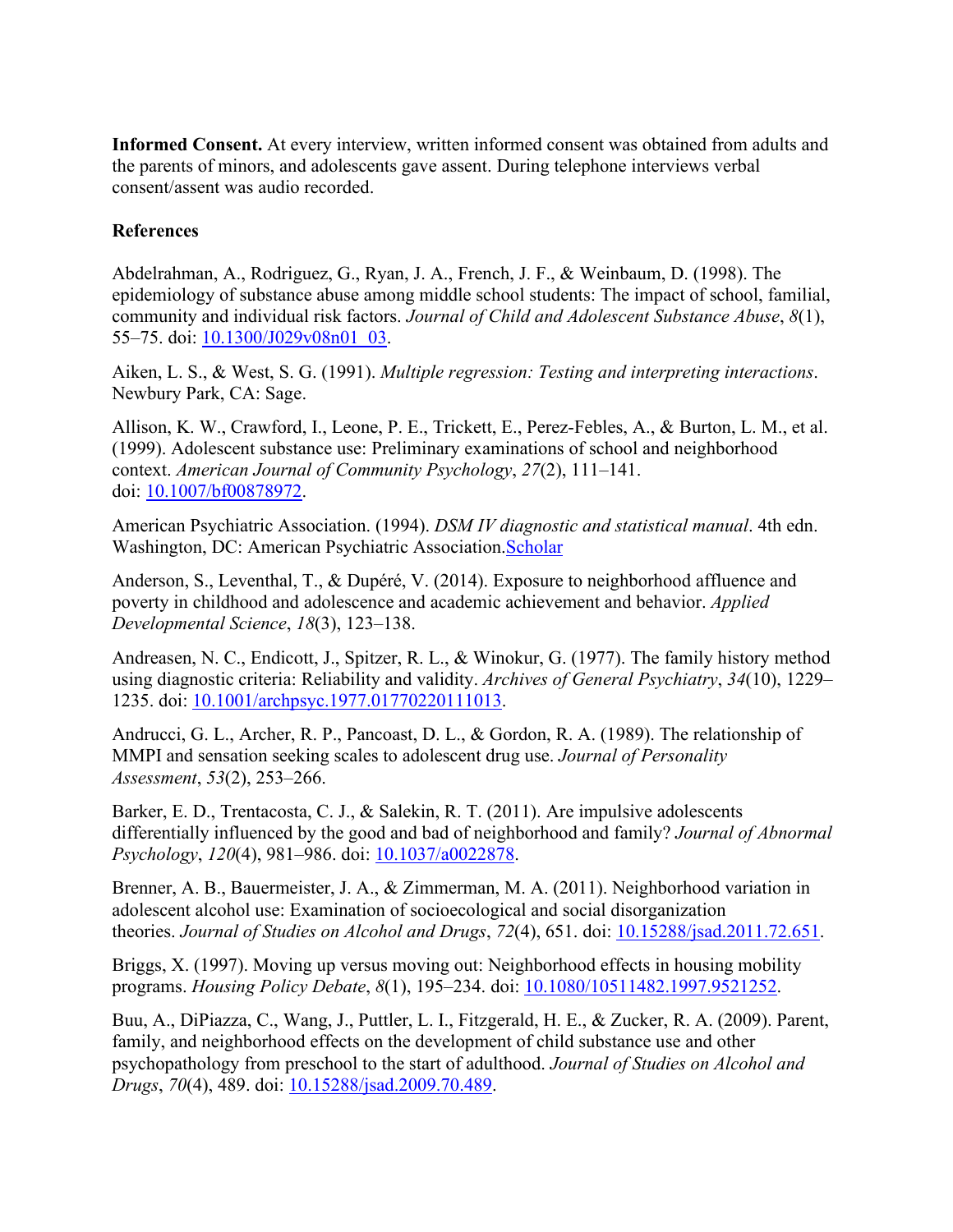Chassin, L., Rogosch, F., & Barrera, M. (1991). Substance use and symptomatology among adolescent children of alcoholics. *Journal of Abnormal Psychology*, *100*(4), 449. doi: [10.1037/0021-843X.100.4.449.](https://doi.org/10.1037/0021-843X.100.4.449)

Conrod, P. J., O'Leary-Barrett, M., Newton, N., Topper, L., Castellanos-Ryan, N., & Mackie, C., et al. (2013). Effectiveness of a selective, personality-targeted prevention program for adolescent alcohol use and misuse: A cluster randomized controlled trial. *JAMA Psychiatry*, *70*(3), 334–342. doi: [10.1001/jamapsychiatry.2013.651.](https://doi.org/10.1001/jamapsychiatry.2013.651)

Crum, R. M., Lillie-Blanton, M., & Anthony, J. C. (1996). Neighborhood environment and opportunity to use cocaine and other drugs in late childhood and early adolescence. *Drug and Alcohol Dependence*, *43*(3), 155–161. doi: [10.1016/s0376-8716\(96\)01298-7.](https://doi.org/10.1016/s0376-8716(96)01298-7)

DeWit, D. J., Adlaf, E. M., Offord, D. R., & Ogborne, A. C. (2000). Age at first alcohol use: A risk factor for the development of alcohol disorders. *American Journal of Psychiatry*, *157*(5), 745–750. doi: [10.1176/appi.ajp.157.5.745.](https://doi.org/10.1176/appi.ajp.157.5.745)

Dick, D. M., Agrawal, A., Keller, M. C., Adkins, A., Aliev, F., & Monroe, S., et al. (2015). Candidate gene–environment interaction research reflections and recommendations. *Perspectives on Psychological Science*, *10*(1), 37–59. doi: [10.1177/1745691614556682.](https://doi.org/10.1177/1745691614556682)

Elliott, D. S., Wilson, W. J., Huizinga, D., Sampson, R. J., Elliott, A., & Rankin, B. (1996). The effects of neighborhood disadvantage on adolescent development. *Journal of Research in Crime and Delinquency*, *33*(4), 389–426. doi: [10.1177/0022427896033004002.](https://doi.org/10.1177/0022427896033004002)

Ennett, S. T., Flewelling, R. L., Lindrooth, R. C., & Norton, E. C. (1997). School and neighborhood characteristics associated with school rates of alcohol, cigarette, and marijuana use. *Journal of Health and Social Behavior*, *38*, 55–71. doi: [10.2307/2955361.](https://doi.org/10.2307/2955361)

Esbensen, F.-A., & Huizinga, D. (1990). Community structure and drug use: From a social disorganization perspective. *Justice Quarterly*, *7*(4), 691–709. doi: [10.1080/07418829000090821.](https://doi.org/10.1080/07418829000090821)

Fagan, A. A., Wright, E. M., & Pinchevsky, G. M. (2015). A multi-level analysis of the impact of neighborhood structural and social factors on adolescent substance use. *Drug and Alcohol Dependence*, *153*, 180–186. doi: [10.1016/j.drugalcdep.2015.05.022.](https://doi.org/10.1016/j.drugalcdep.2015.05.022)

Fine, A., Mahler, A., Steinberg, L., Frick, P. J., & Cauffman, E. (2016). Individual in context: The role of impulse control on the association between the home, school, and neighborhood developmental contexts and adolescent delinquency. *Journal of Youth and Adolescence*. doi: [10.1007/s10964-016-0565-4.](https://doi.org/10.1007/s10964-016-0565-4)

Gottfredson, M., & Hirschi, T. (1990). *A general theory of crime*. Stanford, CA: Stanford University Press.

Grant, B. F., & Dawson, D. A. (1998). Age of onset of drug use and its association with DSM-IV drug abuse and dependence: Results from the national longitudinal alcohol epidemiologic survey. *Journal of Substance Abuse*, *10*(2), 163–173. doi: [10.1016/S0899-3289\(99\)80131-X.](https://doi.org/10.1016/S0899-3289(99)80131-X)

Heron, M. (2016). *Deaths: Leading causes for 2014. National Vital Statistics Reports* (Vol. 65 No. 5). Hyattsville, MD: National Center for Health Statistics.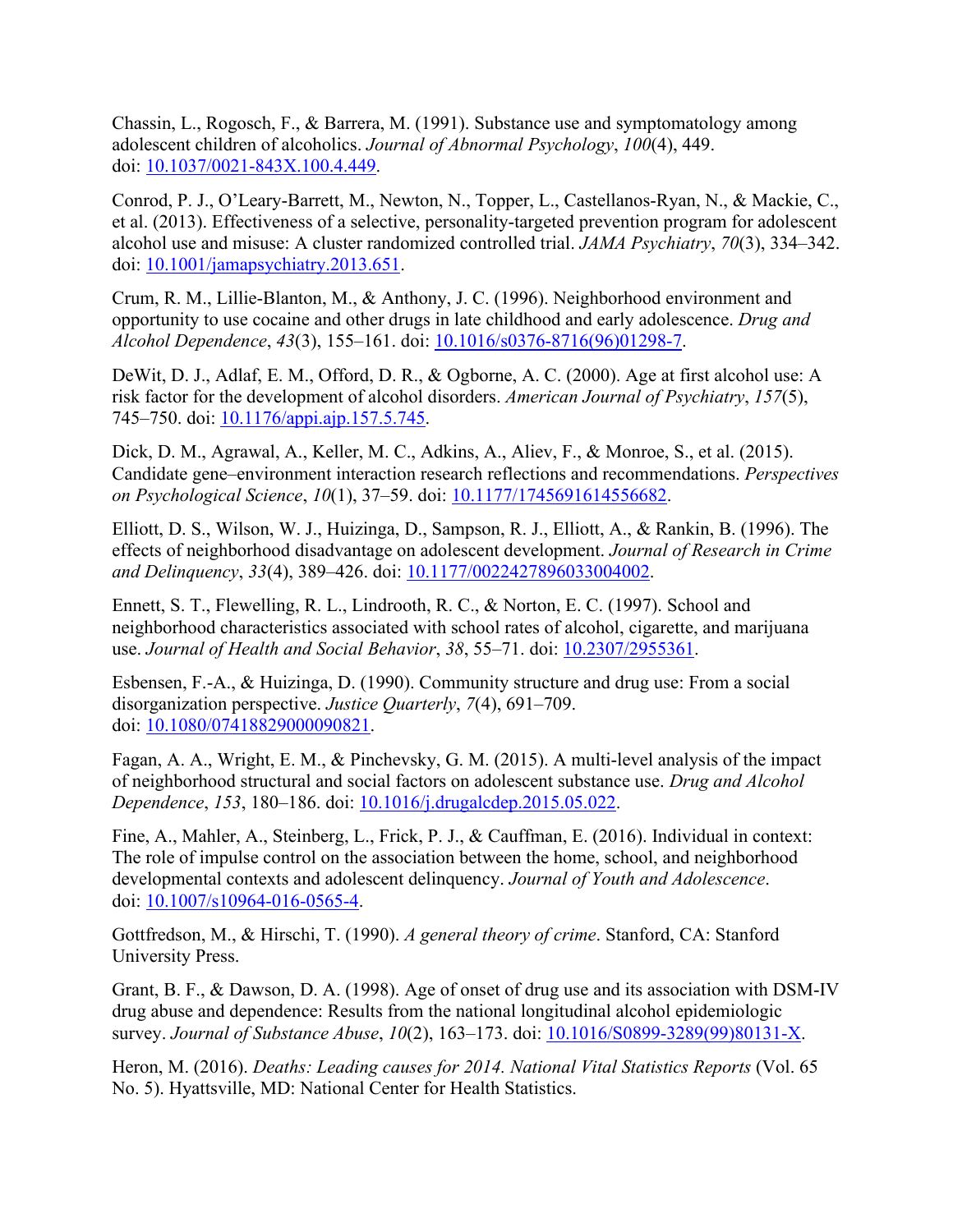Hoffmann, J. P. (2002). The community context of family structure and adolescent drug use. *Journal of Marriage and Family*, *64*(2), 314–330. doi: [10.1111/j.1741-3737.2002.00314.x.](https://doi.org/10.1111/j.1741-3737.2002.00314.x)

Iacono, W. G., Malone, S. M., & McGue, M. (2008). Behavioral disinhibition and the development of early-onset addiction: Common and specific influences. *Annual Review of Clinical Psychology*, *4*, 325–348. doi: [10.1146/annurev.clinpsy.4.022007.141157.](https://doi.org/10.1146/annurev.clinpsy.4.022007.141157)

Jencks, C., & Mayer, S. E. (1990). The social consequences of growing up in a poor neighborhood. *Inner-City Poverty in the United States*, *111*, 186.

Johnson, P. O., & Neyman, J. (1936). Tests of certain linear hypotheses and their application to some educational problems. *Statistical Research Memoirs, 1,* 57–93.

Johnston, L. D., O'Malley, P. M., Meich, R. A., Bachman, J. G., & Schulenberg, J. E. (2016). *Monitoring the future national survey results on drug use, 1975-2015: Overview, key findings on adolescent dug use*. Ann Arbor, MI: Institute for Social Research, The University of Michigan.

Jones, S., & Lynam, D. R. (2009). In the eye of the impulsive beholder the interaction between impulsivity and perceived informal social control on offending. *Criminal Justice and Behavior*, *36*(3), 307–321. doi: [10.1177/0093854808328653.](https://doi.org/10.1177/0093854808328653)

Karriker‐Jaffe, K. J. (2011). Areas of disadvantage: A systematic review of effects of area‐level socioeconomic status on substance use outcomes. *Drug and Alcohol Review*, *30*(1), 84–95. doi: [10.1111/j.1465-3362.2010.00191.x.](https://doi.org/10.1111/j.1465-3362.2010.00191.x)

Leventhal, T., & Dupéré, V. (2011). Moving to opportunity: Does long-term exposure to "lowpoverty" neighborhoods make a difference for adolescents? *Social Science and Medicine*, *73*(5), 737–743. doi: [10.1016/j.socscimed.2011.06.042.](https://doi.org/10.1016/j.socscimed.2011.06.042)

Luthar, S. S., & Becker, B. E. (2002). Privileged but pressured? A study of affluent youth. *Child Development*, *73*(5), 1593. doi: [10.1111/1467-8624.00492.](https://doi.org/10.1111/1467-8624.00492)

Luthar, S. S., & D'Avanzano, K. (1999). Contextual factors in substance use: A study of suburban and inner-city adolescents. *Development and Psychopathology*, *11*(04), 845–867. doi: [10.1017/s0954579499002357.](https://doi.org/10.1017/s0954579499002357)

Luthar, S. S., & Latendresse, S. J. (2005). Children of the affluent challenges to wellbeing. *Current Directions in Psychological Science*, *14*(1), 49–53. doi: [10.1111/j.0963-](https://doi.org/10.1111/j.0963-7214.2005.00333.x) [7214.2005.00333.x.](https://doi.org/10.1111/j.0963-7214.2005.00333.x)

Lynam, D. R., Caspi, A., Moffit, T. E., Wikström, P.-O., Loeber, R., & Novak, S. (2000). The interaction between impulsivity and neighborhood context on offending: The effects of impulsivity are stronger in poorer neighborhoods. *Journal of Abnormal Psychology*, *109*(4), 563–574. doi: [10.1037/0021-843X.109.4.563.](https://doi.org/10.1037/0021-843X.109.4.563)

Malmberg, M., Overbeek, G., Monshouwer, K., Lammers, J., Vollebergh, W. A. M., & Engels, R. C. M. E. (2010). Substance use risk profiles and associations with early substance use in adolescence. *Journal of Behavioral Medicine*, *33*(6), 474–485. doi: [10.1007/s10865-010-9278-4.](https://doi.org/10.1007/s10865-010-9278-4)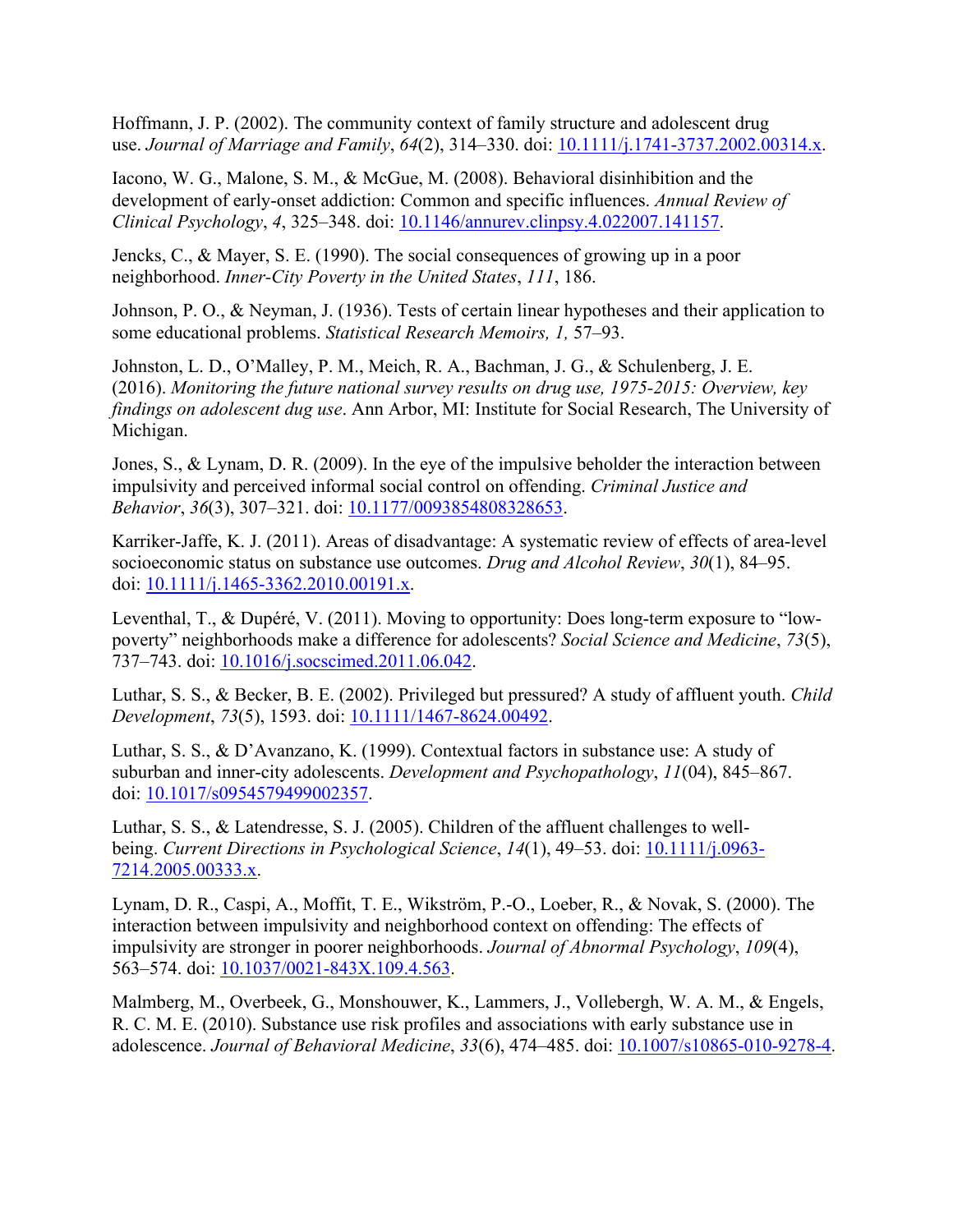Meier, M. H., Slutske, W. S., Arndt, S., & Cadoret, R. J. (2008). Impulsive and callous traits are more strongly associated with delinquent behavior in higher risk neighborhoods among boys and girls. *Journal of Abnormal Psychology*, *117*(2), 377–385. doi: [10.1037/0021-843X.117.2.377.](https://doi.org/10.1037/0021-843X.117.2.377)

Mischel, W. (1977). The interaction of person and situation. *Personality at the Crossroads: Current Issues in Interactional Psychology*, *333*, 352.

Mischel, W. (2004). Toward an integrative science of the person. *Annual Review of Psychology*, *55*, 1–22. doi: [10.1146/annurev.psych.55.042902.130709.](https://doi.org/10.1146/annurev.psych.55.042902.130709)

Muthén, L. K., & Muthén, B. O. (1998–2012.). *Mplus user's guide*. 7th edn. Los Angeles, CA: Muthén & Muthén.

Neumann, A., Barker, E. D., Koot, H. M., & Maughan, B. (2010). The role of contextual risk, impulsivity, and parental knowledge in the development of adolescent antisocial behavior. *Journal of Abnormal Psychology*, *119*(3), 534–545. doi: [10.1037/a0019860.](https://doi.org/10.1037/a0019860)

Palmgreen, P., Lorch, E. P., Stephenson, M. T., Hoyle, R. H., & Donohew, L. (2007). Effects of the office of national drug control policy's marijuana initiative campaign on high-sensationseeking adolescents. *American Journal of Public Health*, *97*(9), 1644–1649. doi: [10.2105/AJPH.2005.072843.](https://doi.org/10.2105/AJPH.2005.072843)

Preacher, K. J., Curran, P. J., & Bauer, D. J. (2006). Computational tools for probing interactions in multiple linear regression, multilevel modeling, and latent curve analysis. *Journal of Educational and Behavioral Statistics*, *31*(4), 437–448. doi: [10.3102/10769986031004437.](https://doi.org/10.3102/10769986031004437)

Ray, J. V., Thornton, L. C., Frick, P. J., Steinberg, L., & Cauffman, E. (2016). Impulse control and callous-unemotional traits distinguish patterns of delinquency and substance use in justice involved adolescents: Examining the moderating role of neighborhood context. *Journal of Abnormal Child Psychology*, *44*(3), 599–611. doi: [10.1007/s10802-015-0057-0.](https://doi.org/10.1007/s10802-015-0057-0)

Riggs, N. R., Anthenien, A. M., & Leventhal, A. M. (2016). Separating the association between inhibitory control and substance use prevalence versus quantity during adolescence: A hurdle mixed-effects model approach. *Substance Use and Misuse*, *51*(5), 565–573. doi: [10.3109/10826084.2015.1126742.](https://doi.org/10.3109/10826084.2015.1126742)

Robins, L., Cottler, L., Bucholz, K., & Compton, W. (1995). *The diagnostic interview schedule, version IV (ity)*. Saint Lois, MO: Washington University.

Sampson, R. J., Morenoff, J. D., & Gannon-Rowley, T. (2002). Assessing "neighborhood effects": Social processes and new directions in research. *Annual Review of Sociology*, *28*(1), 443–478. doi: [10.1146/annurev.soc.28.110601.141114.](https://doi.org/10.1146/annurev.soc.28.110601.141114)

Sampson, R. J., Raudenbush, S. W., & Earls, F. (1997). Neighborhoods and violent crime: A multilevel study of collective efficacy. *Science*, *277*(5328), 918–924. doi: [10.1126/science.277.5328.918.](https://doi.org/10.1126/science.277.5328.918)

Smart, R. G., Adlaf, E. M., & Walsh, G. W. (1994). Neighbourhood socio-economic factors in relation to student drug use and programs. *Journal of Child & Adolescent Substance Abuse*, *3*(1), 37–46. doi: [10.1300/J029v03n01\\_04.](https://doi.org/10.1300/J029v03n01_04)